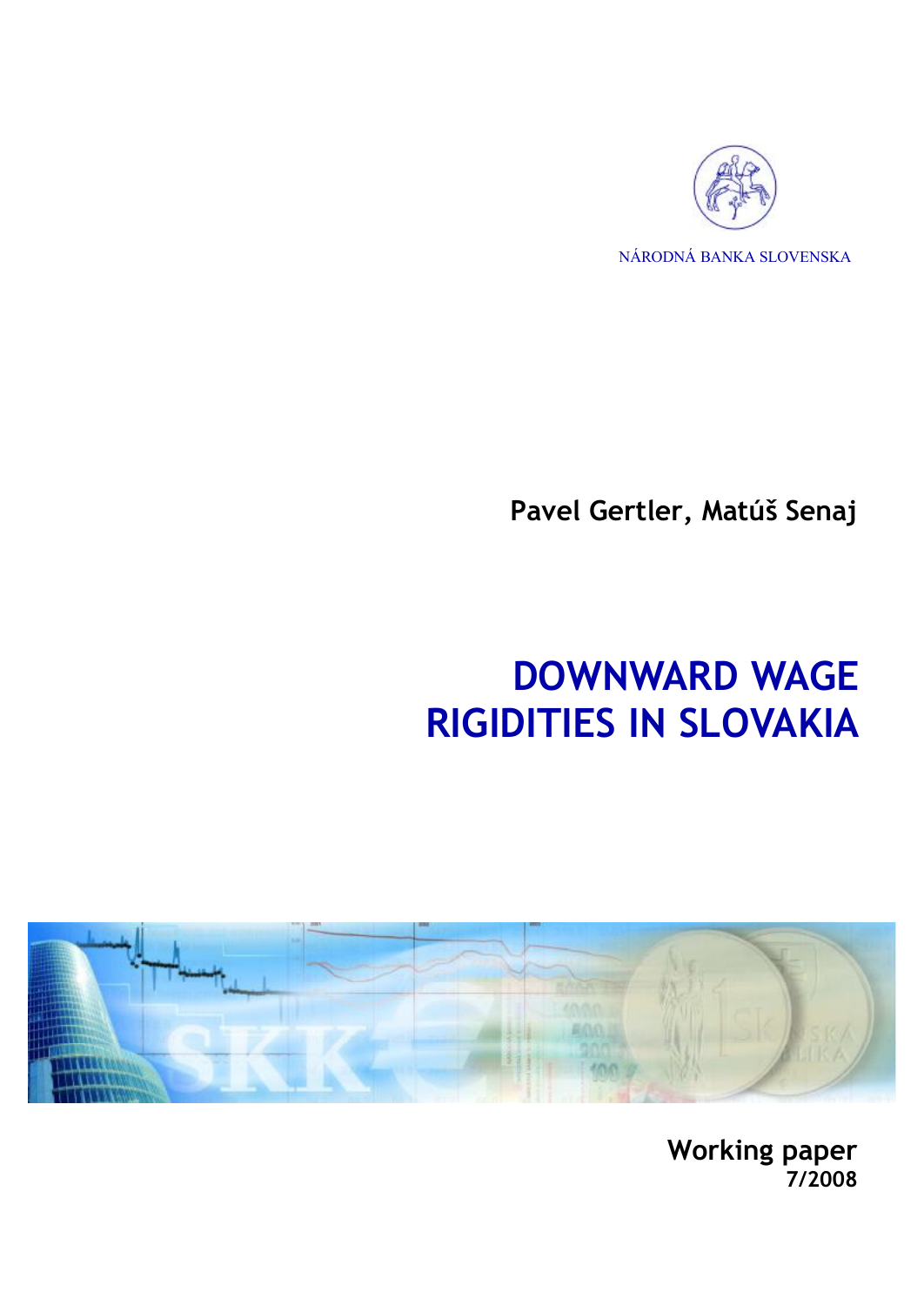**© National Bank of Slovakia http://www.nbs.sk/**  Imricha Karvaša 1 813 25 Bratislava

research@nbs.sk

**December 2008** 

ISSN: 1337-5830

The views and results presented in this paper are those of the authors and do not necessarily represent the official opinion of the National Bank of Slovakia.

All rights reserved.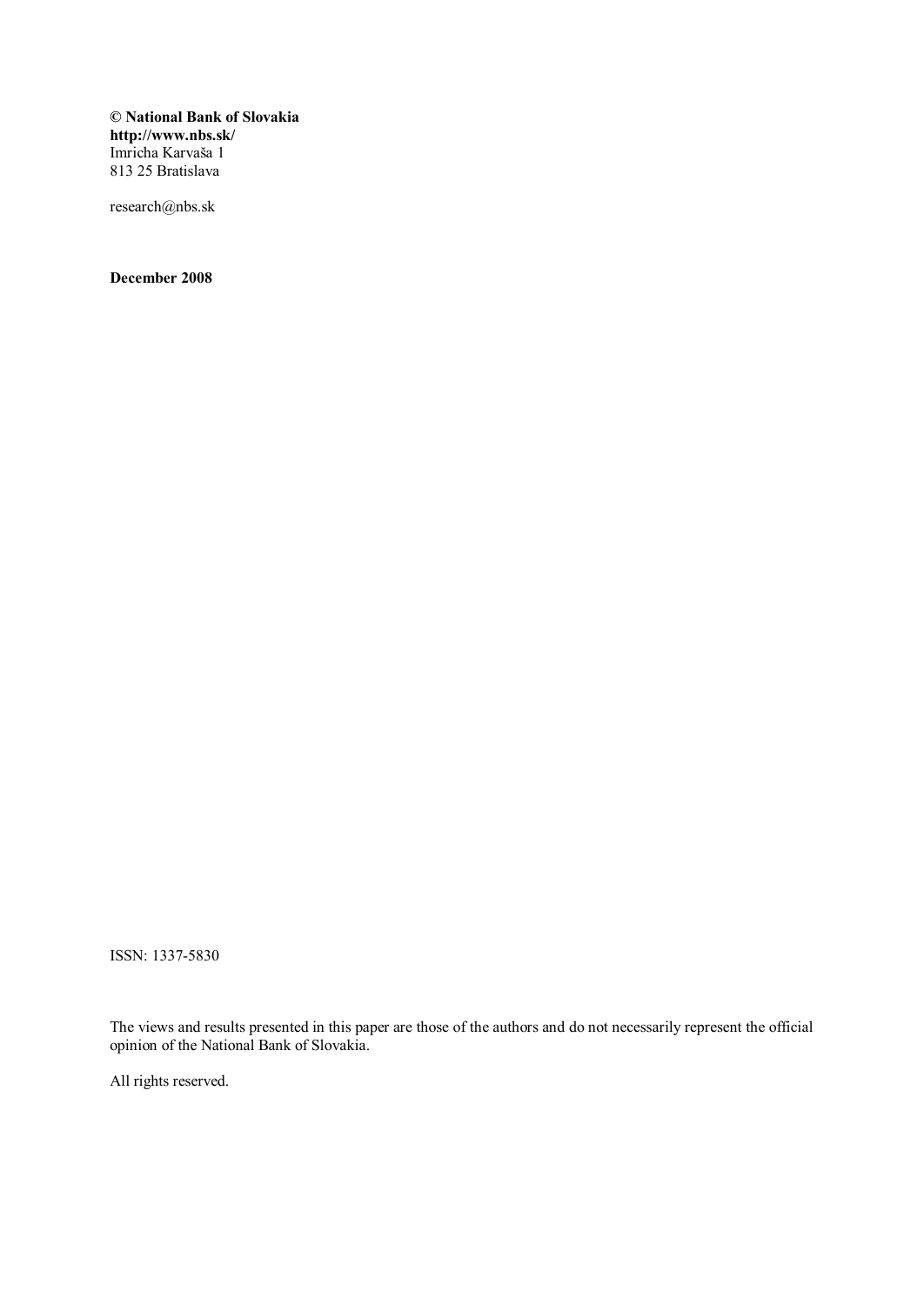

NATIONAL BANK OF SLOVAKIA

Working paper 7/2008

### **DOWNWARD WAGE RIGIDITIES IN SLOVAKIA\***

#### **Pavel Gertler, Matúš Senaj**

Research Department, National Bank of Slovakia pavel.gertler@nbs.sk matus.senaj@nbs.sk

#### **Abstract**

The concept of wage flexibility is especially important for economic policies after the Slovak euro adoption. The aim of this study is to assess the extent of wage rigidities in Slovakia. We first reproduce Holden and Wulfsberg (2007) approach with data on industrial level drawn from recent decade and we include both old and new EU Member States countries. In case of Slovakia, however it is difficult to interpret results obtained from sectoral data, since too few negative observations are present in the sample. We therefore turn to micro-approach and apply slightly modified methodology on the company level data. The estimated extent of both nominal and real rigidity is relatively small. Conclusion that hourly compensations are rather flexible supports the decision of euro adoption in 2009.

Keywords: E24, J3 JEL classification: nominal and real wage rigidity, Slovakia

Reviewed by: Steinar Holden (Department of Economics, University of Oslo) Jan Babecký (Czech National Bank)

Downloadable at http://www.nbs.sk/

<sup>\*</sup> The authors would like to thank Steinar Holden for his in-depth comments, Jan Babecky for his support and helpful remarks and to our collegues and superiors in the bank for conducive discussions.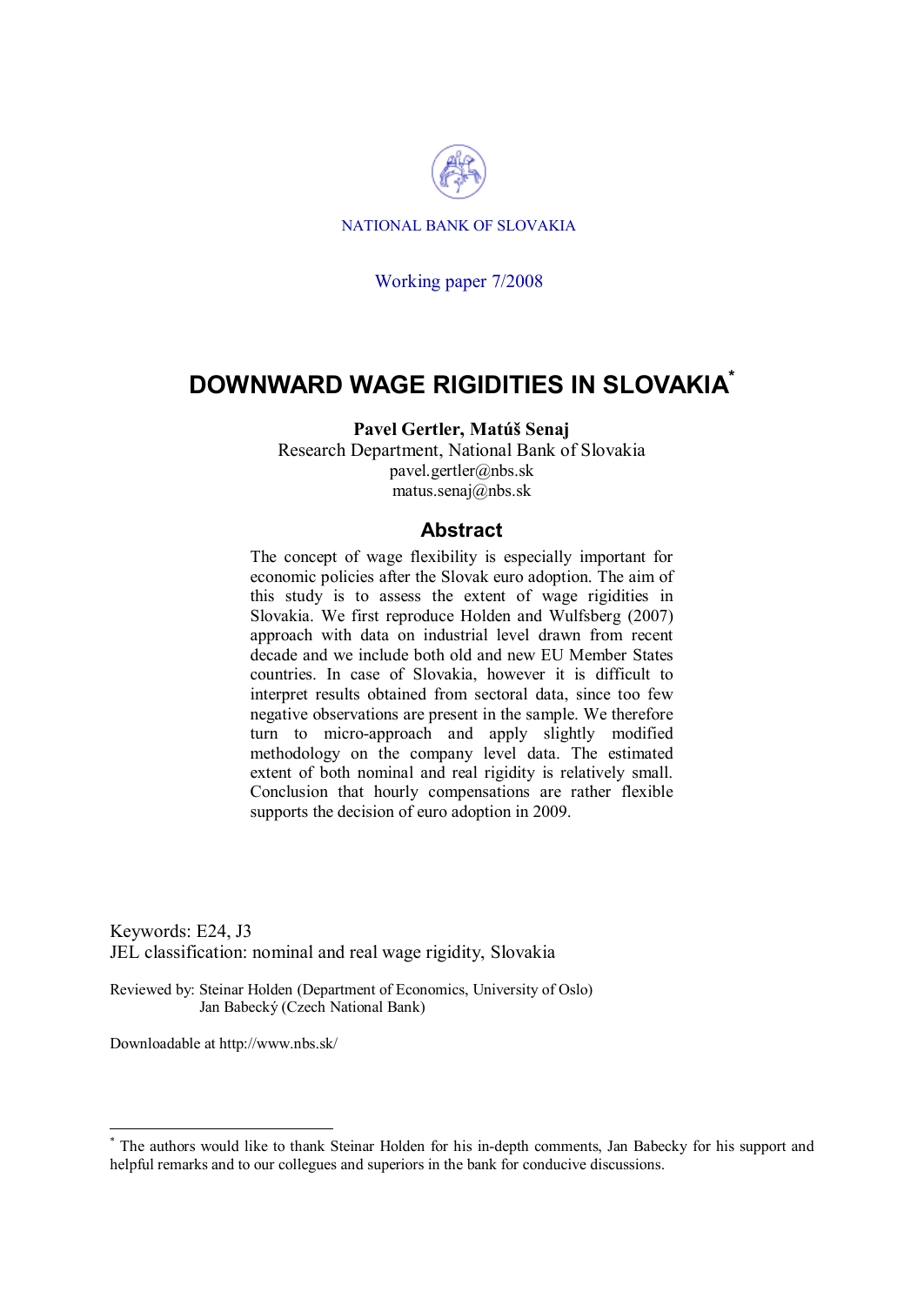# **1. Introduction**

Wage flexibility is an important concept for monetary policy. It enters into central banks´ thinking about optimum currency areas as well as into its thinking about optimum level of inflation and consequent setting of inflation target.

Knowing the extent of wage flexibility is therefore important in any monetary environment; while having own monetary policy or being a part of larger monetary union. In case domestic monetary policy is present, monetary authorities attempt to set inflation targets with respect to the extent of wage rigidity. If nominal wages are rigid downwards, there may be desirable to accept some inflation to buffer for wage growth especially when its nominal average is close to zero.<sup>1</sup> In case being a part of larger monetary union, other flexible economic policies should be set to compensate for the extent of wage rigidities. Slovakia will adopt common Euro currency on 1. January 2009. Thus knowing the degree of wage flexibility is in concern of the National bank of Slovakia.

Following extensive literature, we may distinguish two main measures of wage flexibility. The first is the sensitivity of wages to regional unemployment (so called "wage curve") and the other is aversion to wage cuts (so called "downward nominal/real wage rigidity"). In this paper we will search for an answer to the second of the two measures on Slovak macro and micro wage data.

Wage setting is in its nature a behavioral process occurring at the level of single economic agents (employees and employers).<sup>2</sup> Wage rigidity in the mind of single economic agent is based on loss aversion, which translates in perceived fairness of wage, which in consequence affects worker's effort (Fehr and Goette, 2000). Therefore, recent studies on wage rigidities prefer using personalized micro data of job-stayers. Since such personalized micro data are not available for Slovakia, our strategy is to start from distribution based aggregate approach and go further into the structure of wage changes in single economic units (enterprises), identify imperfections in measuring transitive economy data with these methods and produce the most plausible estimates. Since flexible component in wage (bonuses) is relatively important, the definition of wages as compensations better captures the concept of wage cost of a company.

In contrast to personalized micro-data, using micro-data on the level of enterprises does not allow us to search, where do the rigidities come from. Instead, we will treat rigidities as exogenous, and rather provide for a prudent answer on what is their extent.

A rich list of literature has been devoted recently to the issue of downward wage rigidities. However, to our knowledge only three studies so far used Slovak data to estimate some form of wage rigidity. Blanchflower and Oswald (2000) study uses one year (1995) micro data and finds an elasticity of wages  $-0.049$ .<sup>3</sup> Huitfeldt (2001) searches on regional data for effects of unemployment and labor market policies on real wages in Czech Republic and Slovakia in 1992-1998 and finds significantly less wage rigidity in Slovakia than previous study (elasticity under -0.1) as well as compared to Czech republic. Babecký (2008) studies labour market adjustments and also confirms the elasticity below -0.1 with Phillips curve estimates on 1995-1999 aggregate data. He also adds that the relationship cannot be found in the data

<sup>&</sup>lt;sup>1</sup> See Groshen and Schweitzer (1999) who closer elaborate on "grease" and "sand" effect of inflation.

<sup>&</sup>lt;sup>2</sup> These conclusions are confirmed e.g. by findings of Fares and Lemieux (2000) and of Card and Hyslop (1997).

<sup>&</sup>lt;sup>3</sup> The estimate for Slovakia forms a part of wage curve estimation for central and eastern European countries in the period of 1990-1997. Elasticity equal to -0.1 means that an employee may expect his real wage to decrease by 1% in average if unemployment rate in the region of his workplace grows by 10%, ceteris paribus.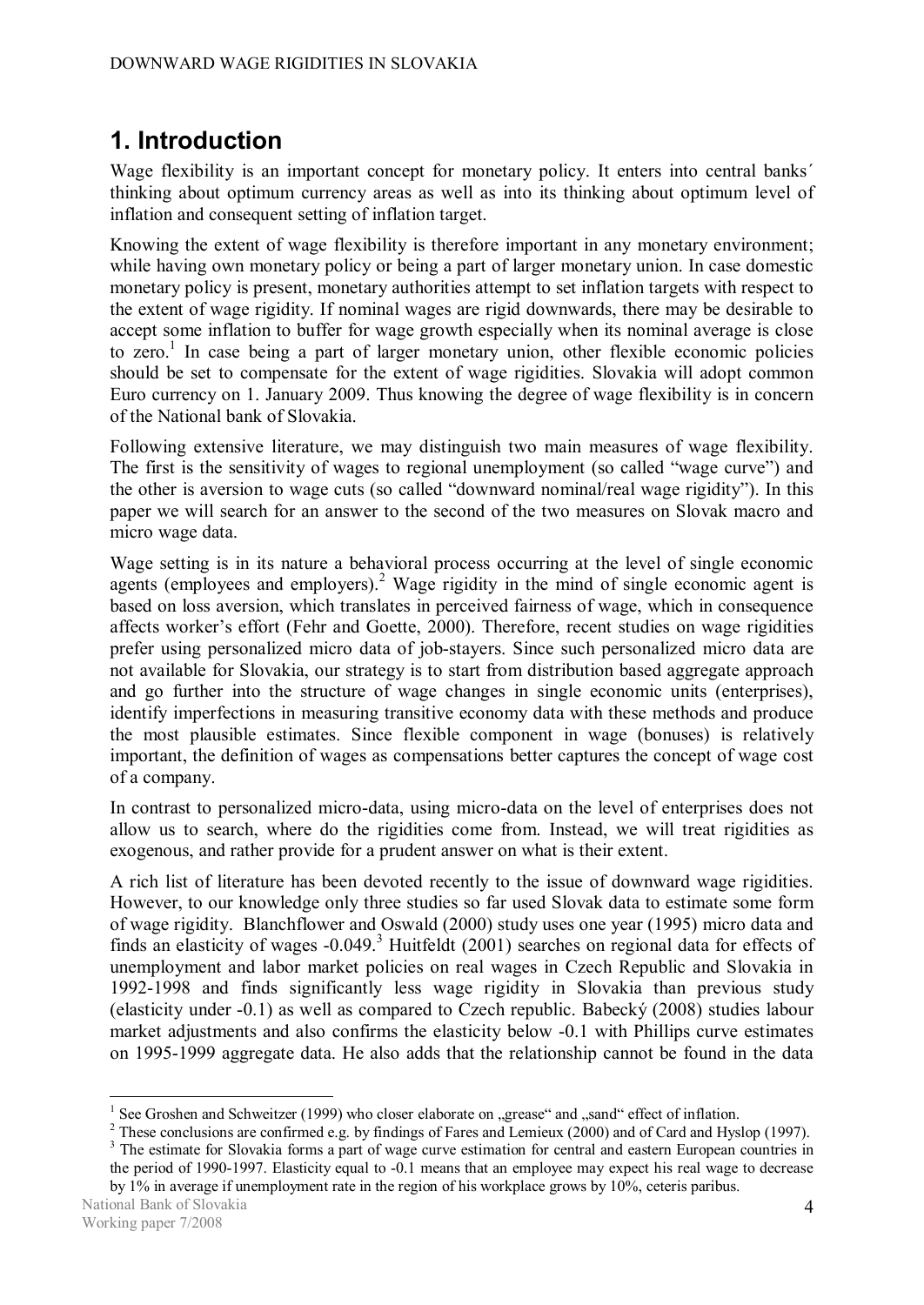for Slovakia after 2000 as well as for most of CEE countries. These three studies have looked for some kind of wage flexibility measure through the wage curve and Phillips curve in the past. No studies estimating downward wage rigidity in Slovakia has however taken into account wage change distributions. The aim of this paper is therefore, in the first place, to provide the first estimates of the extent of downward wage rigidity in Slovakia on this basis. In scope of this paper, we understand downward wage rigidity as a share of not realized wage cuts to all wage cuts that should occur in fully flexible environment.

## **2. Downward wage rigidities - concept and literature overview**

At the roots of wage rigidities, literature mostly cites Tobin (1972) for his famous claim that "inflation greases the wheels of labour market". He claimed that higher inflation provides for a cushion, in which employer may manipulate wages avoiding nominal wage cuts. A counterforce called "sand effect", i.e. distortionary effects of higher inflation on price and wage fluctuations and formation of precise expectations, is then referred to Friedman (1977). A discussion on optimal level of inflation, where both these separated effects cancel out (Groshen and Schweitzer, 1997) used to be regarded as central to monetary policy, because optimum level of inflation provided effective alleviation of wage pressure and thus involving a permanent reduction in unemployment.<sup>4</sup>

Due to level of inflation, wage rigidity has to be considered as a mixed concept of downward nominal and real rigidities (often in literature abbreviated as DNWR/DRWR); however, both being neither alternative nor always simply cumulative concepts. DNWR may become an irrelevant concept in case nominal wage growth is too high (non-effective) or too low (vanish, real rigidities take over). Therefore, downward real wage rigidities are usually more relevant in periods with higher inflation, when nominal growth illusion is being distorted.<sup>5</sup> On the other hand, institutional settings of labor market, especially those indexed by inflation are likely to make real wages more rigid.<sup>6</sup>

 $\overline{a}$ <sup>4</sup> While discussing optimum level of inflation, findings of Elsby (2006) need to be considered, too. He argues and shows evidence on US and UK micro data that in case of presence of DNWR, besides avoiding wage cuts employers tend to compress also large wage increases in case inflation is high to buffer for future. He therefore concludes that accounting for such weakening of the "grease" effect, optimum level of inflation is to be somewhat lower than previously expected.

<sup>&</sup>lt;sup>5</sup> Nickell and Quintini (2001) use U.K. NES (New Earnings Survey) data to provide for evidence that spikes at zero nominal wage change are more marked when inflation is low. Besides, they show evidence that since nominal rigidities are focused on zero nominal wage changes, it induces the more distortion in real wage changes the higher is inflation rate (the closer to average nominal wage growth).

<sup>&</sup>lt;sup>6</sup> Bauer, Bonin and Sunde (2004) conclude that most of the wage rigidity in Germany with central wage bargaining can be attributed to real wage rigidity, which seems to increase with inflation and centralized bargaining outcomes.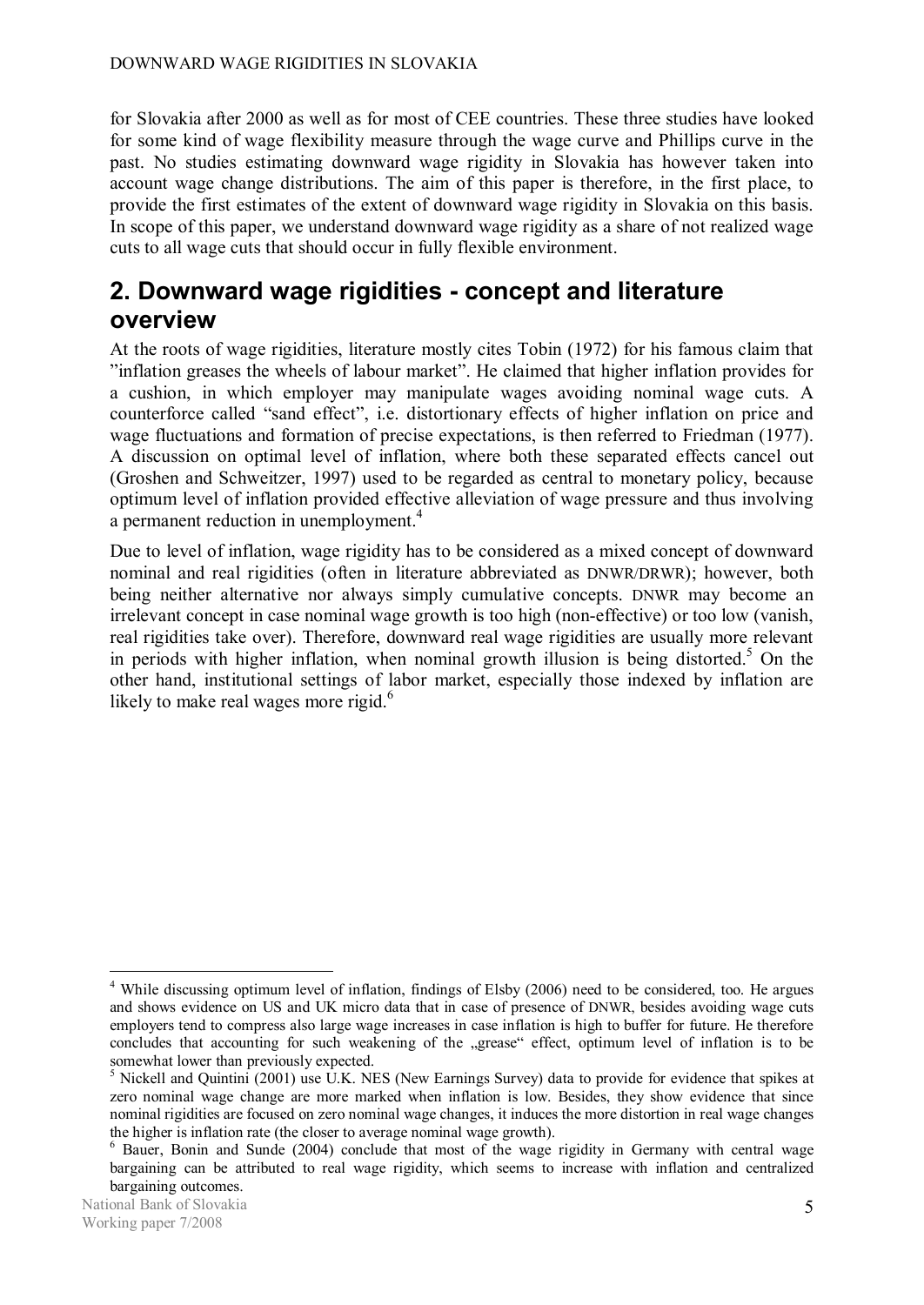

#### **Figure 1: General shape of distribution without/with wage rigidities**

Source: own

Within this paper, we understand downward wage rigidity as a certain number of wage freezes or moderate wage increases that would realize as wage cuts if wages were fully flexible (Figure 1). The rationale is that any wage cut causes loss of employee motivation, therefore some moderate wage cuts are too costly for an employer to realize. In such case, it is cheaper for employer to freeze wage or to slightly raise it.

The most common approach used to identify and measure downward wage rigidities in literature in recent decade is the histogram location approach. The problem to be coped with is to compare actual wage change distribution with a notional distribution, which reflects the no-rigidity hypothesis. It is therefore central to define, how notional distribution shall be constructed.

In the method proposed by Kahn (1997), the shape of a distribution of no rigidity hypothesis is assumed to be constant in time. This means that a proportion of observations accumulated in a histogram bar given distance from median should remain constant over time. A presence of DNWR in Kahn's paper is then represented by the extent of misalignment in a relative number of observations in neighboring histogram bars reflecting the position of median. Another method proposed by Lebow et al. (1995) assumes symmetry of a notional wage change distribution. This method comprises simple tail analysis (so called LSW test) of any actual wage change distribution.

Both these assumptions are rather restrictive, though many other factors causing asymmetries and/or non-constant shape of distributions have been found later. For instance Nickell and Quintini (2003) argue that lower inflation supports asymmetry of distribution. They use U.K. Earnings Survey to show that size of spike and step at zero wage growth depends negatively on the rate of inflation (and other statistical parameters of a distribution, too). Lebow et al. (2003) concentrate on other than wage measures that employer may use to compensate for wage cuts, as e.g. cutting social benefits. Consequently they conclude that rigidities may not be seen properly in data. Christofides and Leung (2003) consider the effect of unions´ will to temporarily trade off employment for wage adjustments especially as far as temporary contracts are concerned. Some consented wage freezes may thus infiltrate in data and distort results. Elsby (2006) brings an evidence of leveling off wage changes in time by employers. He argues that especially in case of volatile annual inflation rate and rigid wages, employers tend to restrict wage growth in good times in order to buffer for "low inflation – low wage growth" periods in future. All these effects may have significant effect on symmetry and/or shape of distribution.

Dickens et al. (2006) also begins from a simple symmetry assumption, adjusting however for various possible asymmetries derived from both country data and common cross-country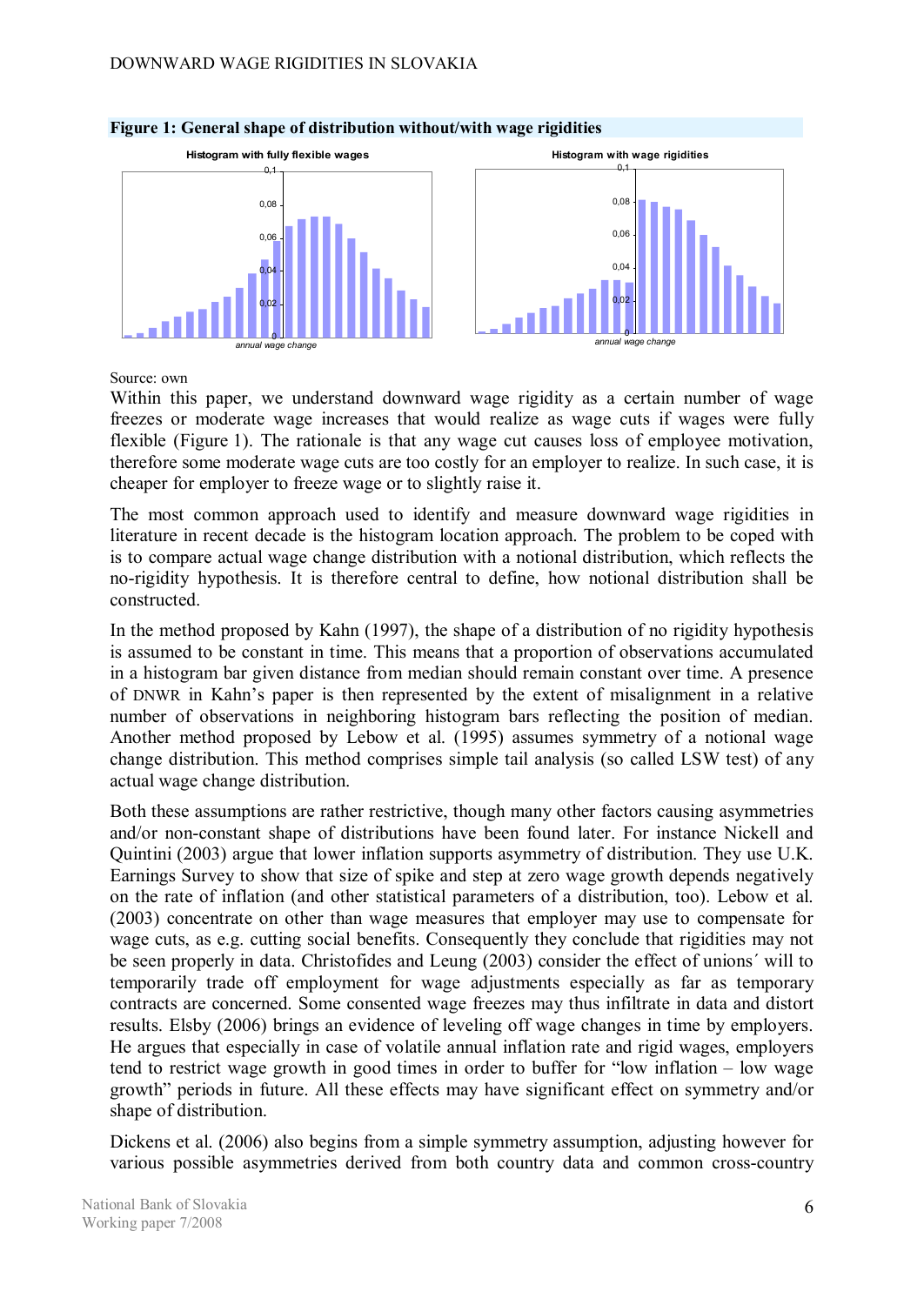observations in wage distributions. This way they produce one of the most complex and extensive paper so far in this area.

Besides adjustments of Kahn´s or Lebow´s method, some studies use hybrid methods. One of them, by Nickell and Quintini (2003) uses non-parametric estimation of wage change statistical parameters to depict nonlinearities and links wage change distribution to estimated relationships. As the estimation needs to be undertaken on time series, one needs longer time span of data. Yamaguchi (2005) avoids this necessity on Polish data with using more information from wage growth distributions by Kahn-like bar method.

Holden and Wulfsberg (2007) also realize restrictiveness of both assumptions and proposes to construct hypothetical distribution from those actual ones, which they identifies as no-rigidity state. By constructing individual notional distributions from hypothetical distribution adjusting for specific median and variance they conceptually avoid the two restrictive assumptions, too.

Further theoretical and empirical literature reviews on nominal wage rigidity are condensed in e.g. Camba-Mendez (2003). Results of empirical findings are generally in line to conclude with finding an evidence of downward nominal wage rigidity in Europe (Dessy, 2005, Dickens et al., 2006, Knoppik and Beissinger, 2005), its significant cross-country variations (Dickens, 2006 and 2007) and more nominal rigidity in the U.S. compared to Europe (Knoppik and Beissinger, 2005).

# **3. Measuring downward wage rigidities on aggregate data**

### *3.1 Data and methodological issues*

We use cross-country wage data in sectors of old EU member states extended by 8 new EU member states. The aim of this is to bring in the cross-country factor into the analysis, which allows for comparison of rigidities in wage formation internationally. To do this, we use an unbalanced panel of wage growth data in manufacturing from ILO database. Overall, we have collected 3925 annual wage change observations from 20 countries (EU-25 excluding Malta, Cyprus, Luxemburg, Portugal, Greece and Italy; including Norway), forming 189 countryyears in up to 11 year-on-year changes (starting 1996/1995 ending 2006/2005).

Considering our assumptions, we follow Holden and Wulfsberg (2007) approach. In short, the original algorithm goes as follows. All wage change observations in industry *j*, country *i* and year *t* produce a full set *S*. Then country-years observations with top country-year median wage changes are selected and produce a subset  $S^{sub}$ . Observations within  $S^{sub}$  are normalized according to specific country-year variances and medians to a vector with overall median of *S<sup>not</sup>* equal *0*. This is our normalized hypothetical distribution which we suppose reflects full flexibility (no rigidity hypothesis). The shape of this normalized distribution is then laid over all country-year datasets calculating a notional incidence rate for each country-year dataset. This may be interpreted as an incidence rate of wage cuts in case no rigidity hypothesis is valid in the specific country-year set of observations. Empirical incidence rate is normally lower then notional incidence rate, because some wage cuts do not realize. This fraction of unobserved wage cuts  $(FWCP)^7$  represents the extent of rigidity, i.e. share of missing empirical wage cuts with respect to calculated number of notional wage cuts (see technical record in the Appendix 1).

 $7$  FWCP reflects the proportion of companies, which do not cut the total compensations to companies which would cut the compensations in the absence of rigidity.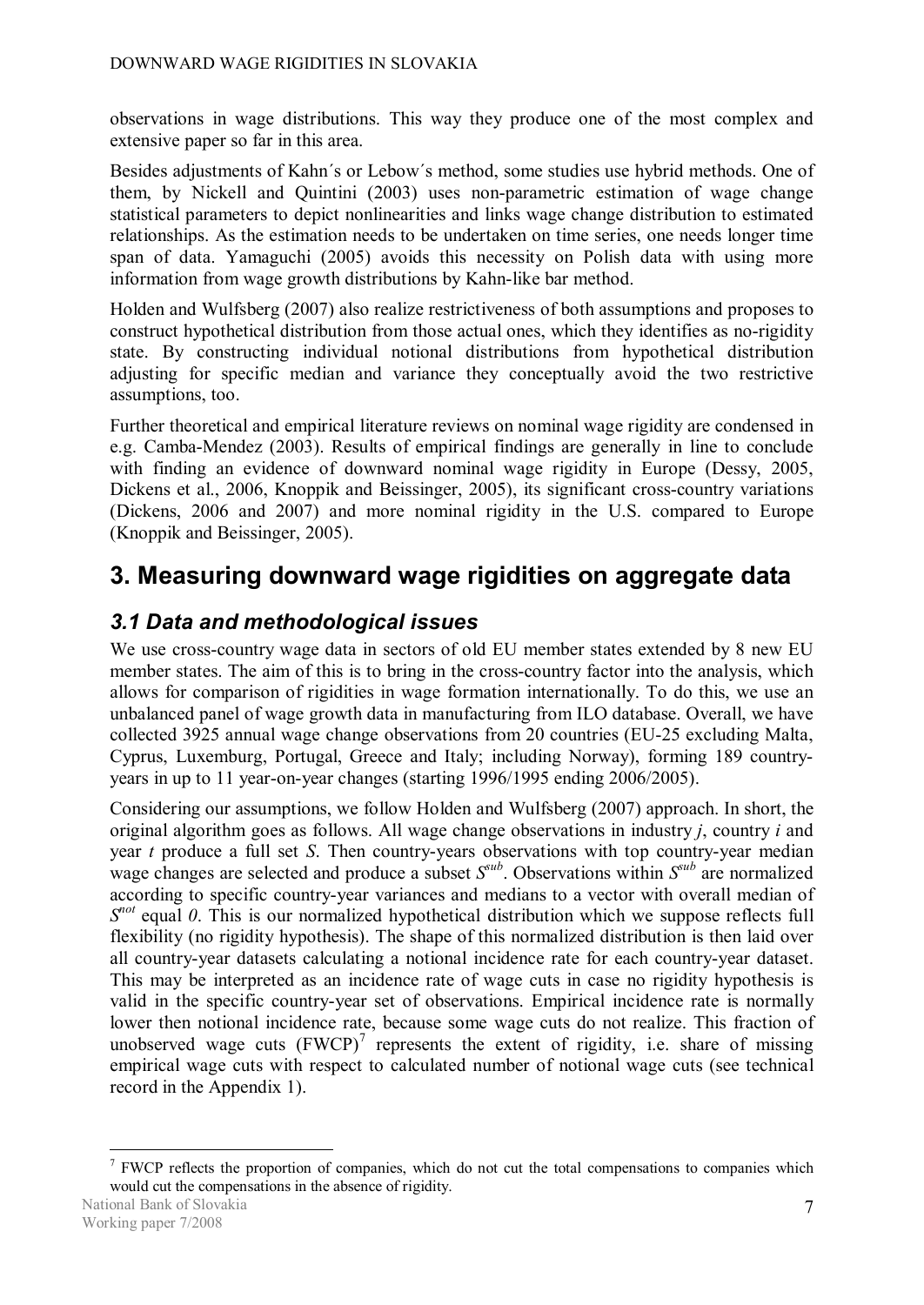#### DOWNWARD WAGE RIGIDITIES IN SLOVAKIA

Statistical significance of estimated FWCP is than derived by simulating the probability of a wage cut. This is done by drawing sufficient number of times from binomial distribution (in our case 5000 simulations) of respective number of industries and the probability equal to respective notional incidence rate. We count the number of drawings, where simulated number of negative observations is higher than that of empirical and test it against the null hypothesis of no-rigidity, i.e. empirical incidence rate is equal to notional incidence rate. Such procedure helps us to test the statistical significance of nominal or real rigidity. By conducting the simulation we are able to answer the question whether the simulated extend of the rigidity is significant or not.

In order to derive a non-rigidity hypothesis we need to identify those empirical distributions, where we assume the lowest pressure on zero wage growth. This is solved by picking those empirical distributions, which have the highest nominal and real median wage changes within the sample. While observing that distributions have normal-like shape; the more the vertical *Wmed* line shifts to the right (away from zero wage growth), the higher is the median wage change and the lower shall be the presence of wage rigidities (DNWR - Figure 2a and DRWR - Figure 2b, adjusted for inflation).

We will assume that constructed hypothetical distribution serves as a proxy of no rigidity environment. If such assumption holds, incidence rate of wage cuts yielding from this hypothetical distribution would equal to empirical incidence rate.



*Note: portion of wage change observations below zero nominal/real wage growth (red portion of grey field)*  transforms into wage freezes or slight wage increases (green) forming a spike at zero growth and/or step like *shape of distribution around zero growth.* 

In our sample, maximum number of industries per country-year is 23, minimum is 12. Overall, we observe 235 nominal wage cuts, i.e. incidence rate of 6% of all observations. These wage cuts are distributed unevenly, all of them within 100 country-years; other 89 country-years do not include a single industry, with year-on-year wage decline in nominal terms. Further statistics of the sample is presented in the following table.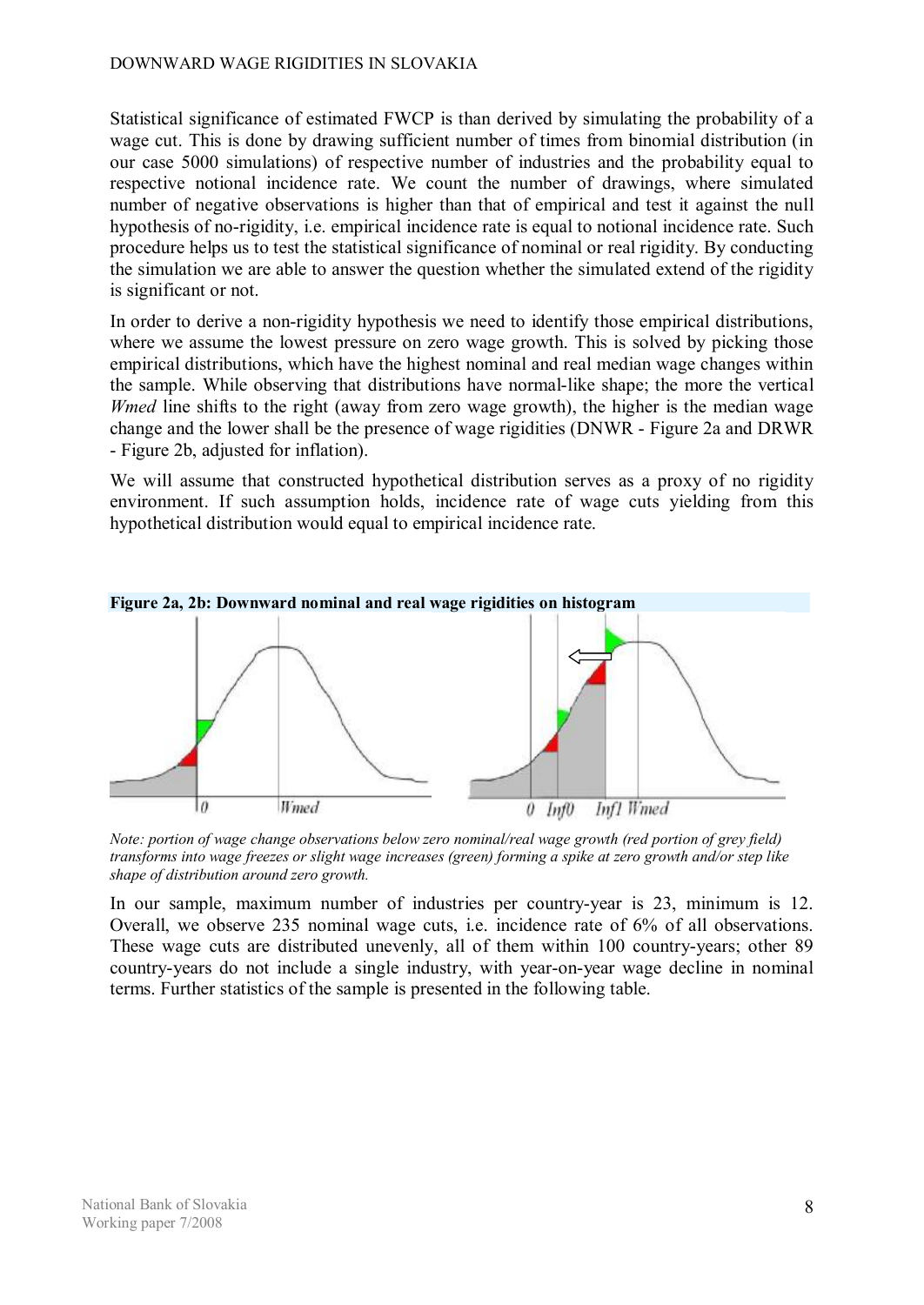|                                      | <b>Total</b><br>sample | 1996-2000 | 2001-2006 | new EU | <b>V4</b><br>countries | <b>Baltics</b> | Slovakia       | EU-15 |
|--------------------------------------|------------------------|-----------|-----------|--------|------------------------|----------------|----------------|-------|
| number of observations               | 3925                   | 1616      | 2309      | 1817   | 962                    | 612            | 236            | 2006  |
| number of countryyears               | 189                    | 78        | 111       | 85     | 43                     | 31             | 11             | 95    |
| inflation                            | 0.040                  | 0.057     | 0.028     | 0.064  | 0.069                  | 0.057          | 0.068          | 0.020 |
| Statistics nominal wage changes      |                        |           |           |        |                        |                |                |       |
| number of nominal wage cuts          | 235                    | 95        | 140       | 93     | 23                     | 67             | $\overline{2}$ | 142   |
| number of country-years with no      |                        |           |           |        |                        |                |                |       |
| nominal wage cuts                    | 89                     | 40        | 49        | 49     | 29                     | 12             | 9              | 31    |
| standard deviation of nominal wage   |                        |           |           |        |                        |                |                |       |
| changes                              | 0.073                  | 0.090     | 0.054     | 0.088  | 0.076                  | 0.116          | 0.061          | 0.036 |
| P75-P35 - nominal wage changes       | 0.056                  | 0.084     | 0.039     | 0.068  | 0.072                  | 0.096          | 0.036          | 0.026 |
| median of nominal wage changes       | 0.048                  | 0.065     | 0.042     | 0.088  | 0.088                  | 0.090          | 0.091          | 0.032 |
| incidence rate                       | 6.0%                   | 5.9%      | 6.1%      | 5.1%   | 2.4%                   | 10.9%          | 0.8%           | 7.1%  |
| share of countryyears with no cuts   | 47.1%                  | 51.3%     | 44.1%     | 57.6%  | 67.4%                  | 38.7%          | 81.8%          | 32.6% |
| Statistics real wage changes         |                        |           |           |        |                        |                |                |       |
| number of real wage cuts             | 926                    | 382       | 544       | 423    | 229                    | 159            | 70             | 501   |
| number of country-years with no real |                        |           |           |        |                        |                |                |       |
| wage cuts                            | 21                     | 9         | 12        | 7      | 3                      | 4              | 0              | 7     |
| standard deviation of real wage      |                        |           |           |        |                        |                |                |       |
| changes                              | 0.061                  | 0.074     | 0.049     | 0.079  | 0.061                  | 0.111          | 0.062          | 0.036 |
| P75-P35 - real wage changes          | 0.034                  | 0.038     | 0.032     | 0.047  | 0.041                  | 0.071          | 0.044          | 0.023 |
| median of real wage changes          | 0.019                  | 0.021     | 0.018     | 0.030  | 0.028                  | 0.044          | 0.024          | 0.014 |
| incidence rate                       | 23.6%                  | 23.6%     | 23.6%     | 23.3%  | 23.8%                  | 26.0%          | 29.7%          | 25.0% |
| share of countryyears with no cuts   | 11.1%                  | 11.5%     | 10.8%     | 8.2%   | 7.0%                   | 12.9%          | 0.0%           | 7.4%  |

#### **Table 1: Statistics of the data sample**

Source: authors' calculation.

### *3.2 Examining effects of full sample heterogeneity*

The fact that our data come from both developed and transition economies results in significantly different statistics for these two groups.<sup>8</sup>

**Figure 3a, 3b: Histogram of nominal wage changes in full sample (left), EU-15 economies and Norway (right).** 



Source: authors' calculation.

 $\overline{a}$ 

Full sample of raw wage changes data is far more skewed to the right with much lower kurtosis, because of higher nominal wage growth in transition countries mainly due to

National Bank of Slovakia Working paper 7/2008 <sup>8</sup> Further in the text to be referred to as EU-15 for developed economies and EU-10 for transition economies.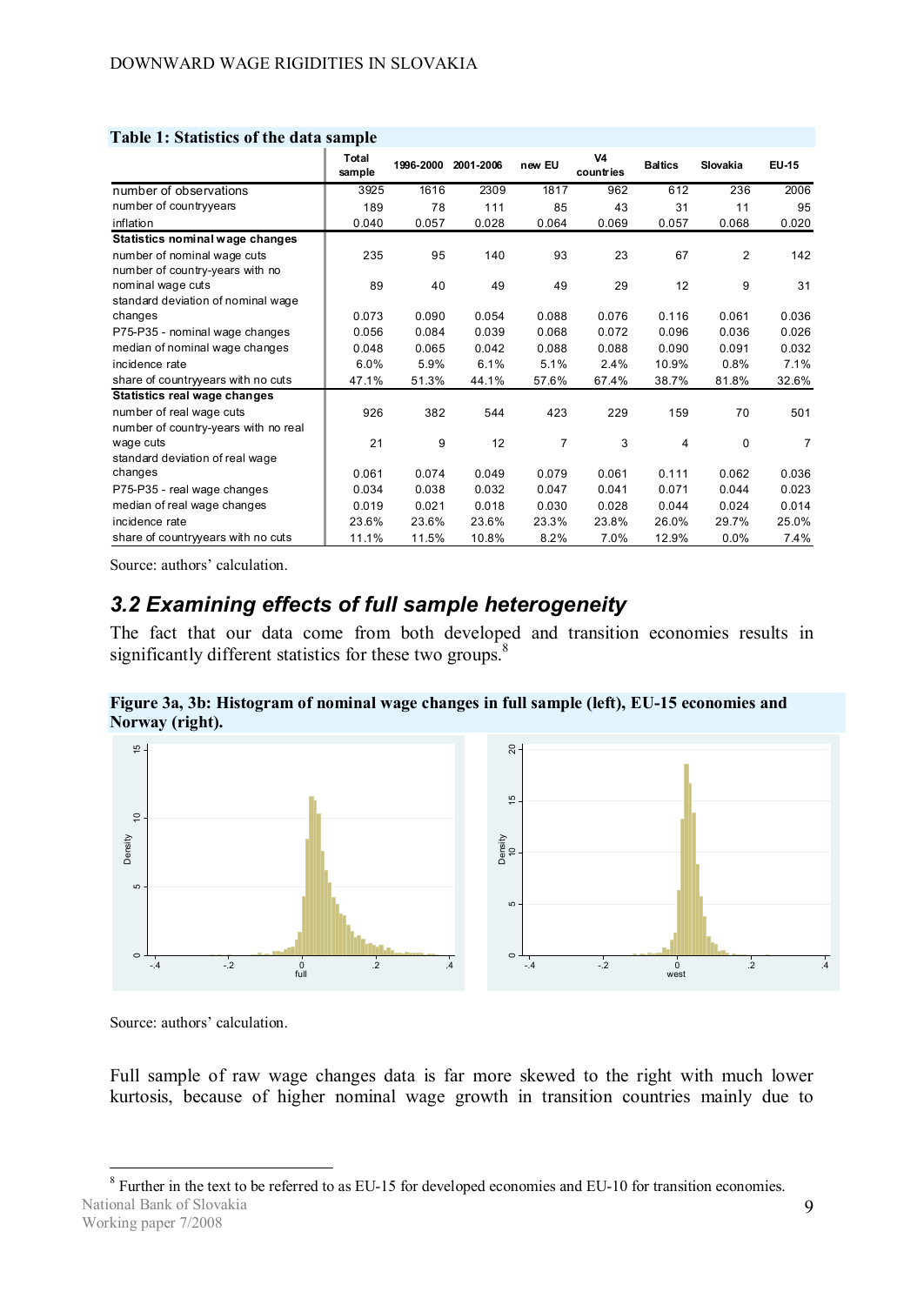convergence process.<sup>9</sup> Different statistics of the two subsamples of raw wage changes suggest that we should examine, whether some effect of this disparity is transferred into other relationships.

To illustrate features of the two subsamples, we searched for the sensitivity of incidence rate to median wage growth. In average in our data sample, one percentage point shift in median real wage growth to the left translates into 4.3 to 6.3 percentage points more real wage cuts (causing higher incidence rate of wage cuts)<sup>10</sup>. The same size of shift in nominal terms translates into 0.9 to 2.1 percentage points more nominal wage cuts. These findings confirm higher sensitivity of incidence rate in real terms due to smaller distance of wage changes from the level of inflation than is their distance from nominal zero growth (see Figure 2a/2b). Looking at separate subsamples however, we produce varying coefficients. We observe that sensitivity of incidence rate to nominal wage growth for EU-15 countries increase to 2.0 to 5.5 percentage points and to real wage growth to 11.9 to 27.7 percentage points. To compare, coefficients for EU-10, both in nominal and real terms remain roughly the same as in the full sample.

If observing these data after normalization, varying features of geographic subsamples do not cause much of a problem. Distribution of full sample of countries easily passes the test of equality of distributions<sup>11</sup> with the one of EU-15 subsample.

**Figure 4a, 4b: Histogram of normalised nominal wage changes in full sample (left), EU-15 economies and Norway (right).** 



Source: authors' calculation.

Distinct character of raw data for the two geographic subsamples then does not represent any problem if normalized and if resulting notional incidence rates and their relationship to empirical incidence rates are not distorted due to this disparity.

Perhaps more sensitive issue is a selection procedure, which identifies such country-years, that shall be assumed to represent non-rigidity environment. Holden and Wulfsberg (2007) suggest populating hypothetical distribution with those empirical distributions, where median wage growths (both nominal and real) qualify in their respective upper quartiles. As we will

<sup>&</sup>lt;sup>9</sup> Skewness of the full sample is 1.19 compared to 0.26 of EU-15 countries; kurtosis of the full sample is 15.6, compared to 28.1 of EU-15. Mean nominal wages of EU-15 is 3 percentage points lower than of the full sample, resp. 1.5 percentage points in terms of median nominal wages.

<sup>&</sup>lt;sup>10</sup> Underlying relationship is non-linear. Inspired by Nickell and Quintini (2001) we regress incidence rate of wage cuts on respective median wage change and its square and standard deviation.

<sup>&</sup>lt;sup>11</sup> Tested with two-sample Kolmogorov-Smirnov test of equality.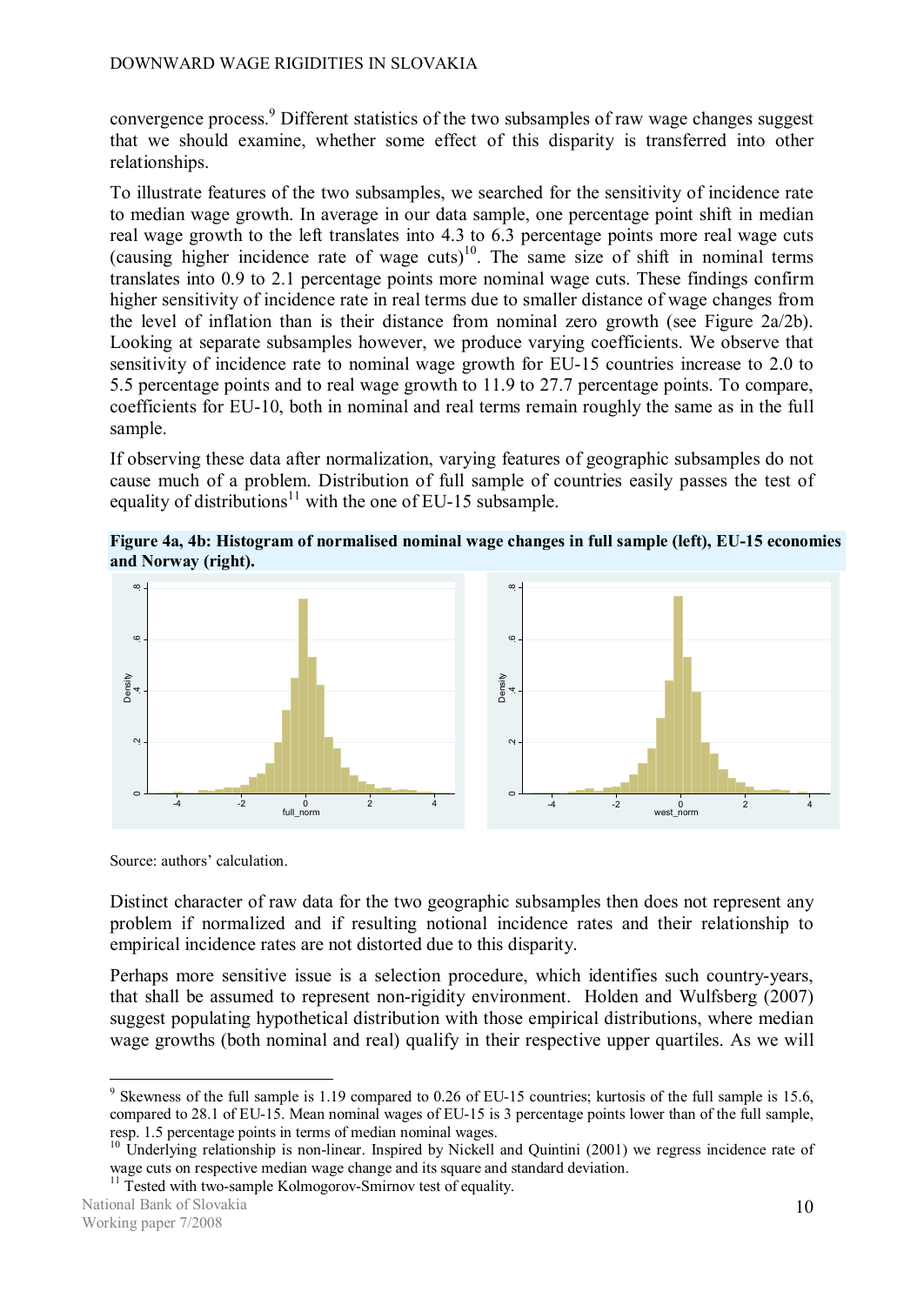#### DOWNWARD WAGE RIGIDITIES IN SLOVAKIA

first reproduce this approach on extended number of more unlike countries, such qualifying criteria will depend on statistical parameters of raw wage changes (not-normalized). Having geographical subgroups with such median wage changes in one pool, criteria will always be met only by the EU-10 country-years, which posses higher median values. Resulting distributions of "non-rigidity assumed" normalized wage changes of full sample compared to those of EU-15 subgroup already yields some visible differences.





Source: authors' calculation.

While controlling for medians, mean is located more to the left in EU-15 subgroup, moreover distribution is less positively skewed. Nevertheless, testing for equality (by two-sample KS test) does not rule out that the two distributions are alike.

However, we need to pay more attention to the harmony of the two steps of methodology: construction of hypothetical distribution and derivation of notional distributions. Since quartile selection in full sample is being drawn from right fat tail of the distribution (fig. 3a), it comprises only of EU-10 country-years. Incidence rate (the share of negative observation) in raw wage change data of EU-15 and full sample is about the same level, but the two sets differ largely in symmetry (full sample data being positively skewed, while EU-15 more or less symmetric - Figure 3a/3b). Right tail observations drawn from the full sample then represent very much of an outlier relative to EU-15 set of observations. Even though normalization through median and variance absorbs much of the noise, notional incidence rates of EU-15 country-years are for this reason subject to downward shift by 1 to 2.5 percentage points (difference of notional incidence rates in Table 2 and Table 3). We may therefore conclude that resulting FWCP of EU-15 country-years are pushed downwards (by 25% in average in proposed composition) if they are calculated in full sample with EU-10.

Having no other attributes that could possibly serve as a proxy for non-rigidity environment, one may think of some manipulation of qualification criteria. If we do that and narrow the criteria from upper quartiles to deciles, hypothetical distribution remains with fewer selected observations of even more outlier data. The above described effect is then even stronger. Besides, hypothetical distribution with fewer observations produces larger risk of nonnormality, further hurting reliability of notional incidence rates and consequent FWCP. For further calculation we will therefore stick to the selection of at least top quartile observations.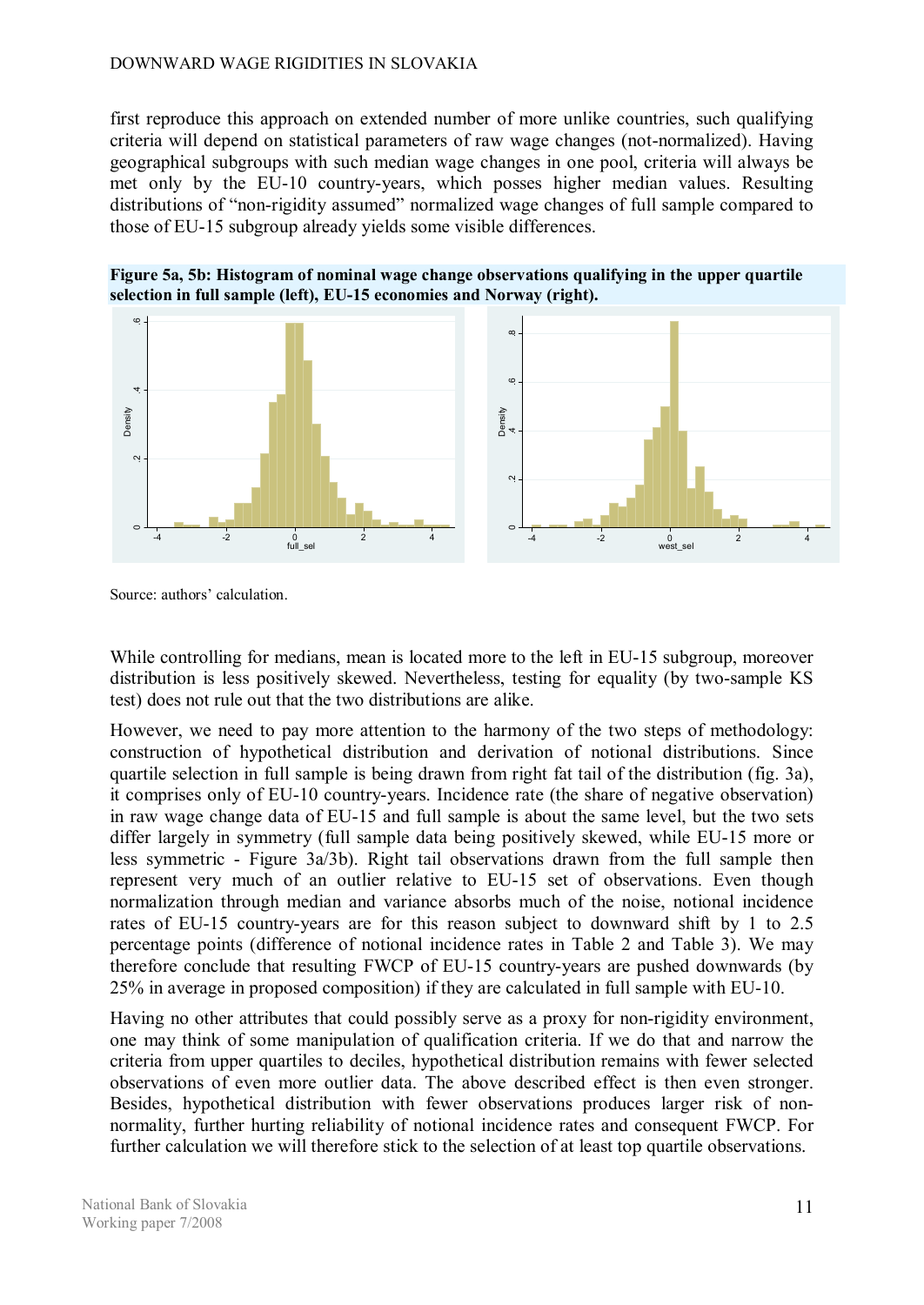No matter how is the criterion set, we are able to estimate the extent of possible downward shift. We shall not yet therefore disqualify the approach in effort to estimate downward wage rigidities in our full sample; just interpret it with caution.

#### *3.3 Results and their robustness*

When a full sample of both transition and developed economies was used, only EU-10 countries´ country-year data had classified into the hypothetical distribution. Greater variance and median changes of these country-years then reflected into the distribution, giving distorted information to notional distributions of developed countries (EU-15). Further to this, low empirical incidence rates mainly in EU-10, distort the calculated fraction of wage cuts prevented -FWCP).

|                  | $\frac{1}{2}$ . Downward wage rightly or fail sample<br>No.of |         |        |        |        |           |        |
|------------------|---------------------------------------------------------------|---------|--------|--------|--------|-----------|--------|
| <b>Countries</b> | years                                                         | All Obs | q_emp  | q not  | q_sim  | fwcp sim  | p-val  |
| Austria          | 7                                                             | 161     | 0.0186 | 0.0601 | 0.0601 | 0.6897    | 0.0106 |
| Belgium          | 5                                                             | 114     | 0.1316 | 0.1953 | 0.1955 | 0.3269    | 0.0514 |
| Denmark          | 10                                                            | 230     | 0.1043 | 0.1078 | 0.1077 | 0.0309    | 0.4908 |
| France           | 9                                                             | 207     | 0.0193 | 0.0325 | 0.0325 | 0.4056    | 0.1960 |
| Ireland          | 10                                                            | 120     | 0.0167 | 0.0155 | 0.0157 | $-0.0632$ | 0.7130 |
| Hungary          | 11                                                            | 253     | 0.0237 | 0.0164 | 0.0165 | $-0.4412$ | 0.8772 |
| Finland          | 10                                                            | 228     | 0.1228 | 0.1320 | 0.1324 | 0.0725    | 0.3760 |
| Estonia          | 10                                                            | 172     | 0.0407 | 0.0357 | 0.0351 | $-0.1586$ | 0.7432 |
| Latvia           | 11                                                            | 232     | 0.1336 | 0.1667 | 0.1660 | 0.1949    | 0.0792 |
| Lithuania        | 10                                                            | 208     | 0.1394 | 0.1486 | 0.1495 | 0.0674    | 0.3836 |
| Netherlands      | 10                                                            | 190     | 0.0421 | 0.0552 | 0.0553 | 0.2389    | 0.2644 |
| Norway           | 9                                                             | 102     | 0.0000 | 0.0006 | 0.0007 | 1.0000    | 0.9354 |
| Poland           | 11                                                            | 253     | 0.0435 | 0.0449 | 0.0453 | 0.0401    | 0.5204 |
| Slovakia         | 11                                                            | 236     | 0.0085 | 0.0442 | 0.0423 | 0.7995    | 0.0022 |
| Slovenia         | 11                                                            | 243     | 0.0123 | 0.0072 | 0.0072 | $-0.7233$ | 0.9022 |
| Spain            | 7                                                             | 161     | 0.1056 | 0.0731 | 0.0733 | $-0.4399$ | 0.9582 |
| U.K.             | 9                                                             | 207     | 0.0918 | 0.1049 | 0.1045 | 0.1215    | 0.3158 |
| Sweden           | 8                                                             | 159     | 0.0377 | 0.0429 | 0.0433 | 0.1284    | 0.4644 |
| Germany          | 10                                                            | 229     | 0.0699 | 0.0674 | 0.0668 | $-0.0462$ | 0.6478 |
| Czecb rep.       | 10                                                            | 220     | 0.0182 | 0.0167 | 0.0165 | $-0.1014$ | 0.7032 |
|                  | 189                                                           | 3925    | 0.0599 | 0.0654 | 0.0684 | 0.1242    | 0.0124 |

#### **Table 2: Downward wage rigidity of full sample**

*Note: AllObs – number of all observations, q\_emp – empirical incidence rate, q\_not – notional incidence rate, q\_sim – simulated notional incidence rate, fwcp\_sim – simulated fraction of wage cuts prevented, p-val – probability of significance.* 

*Source: authors' calculation.*

Comparing nominal wage rigidities across countries from the full sample should be carried out with caution. Calculating the same for EU-15 sample separately yields fully comparative results of wage rigidities. Comparing notional incidence rates and fractions of wage cuts prevented for relevant countries between the Table 3 and the Table 2 we may observe differences, which occur when distributions with higher wage changes enter into the sample.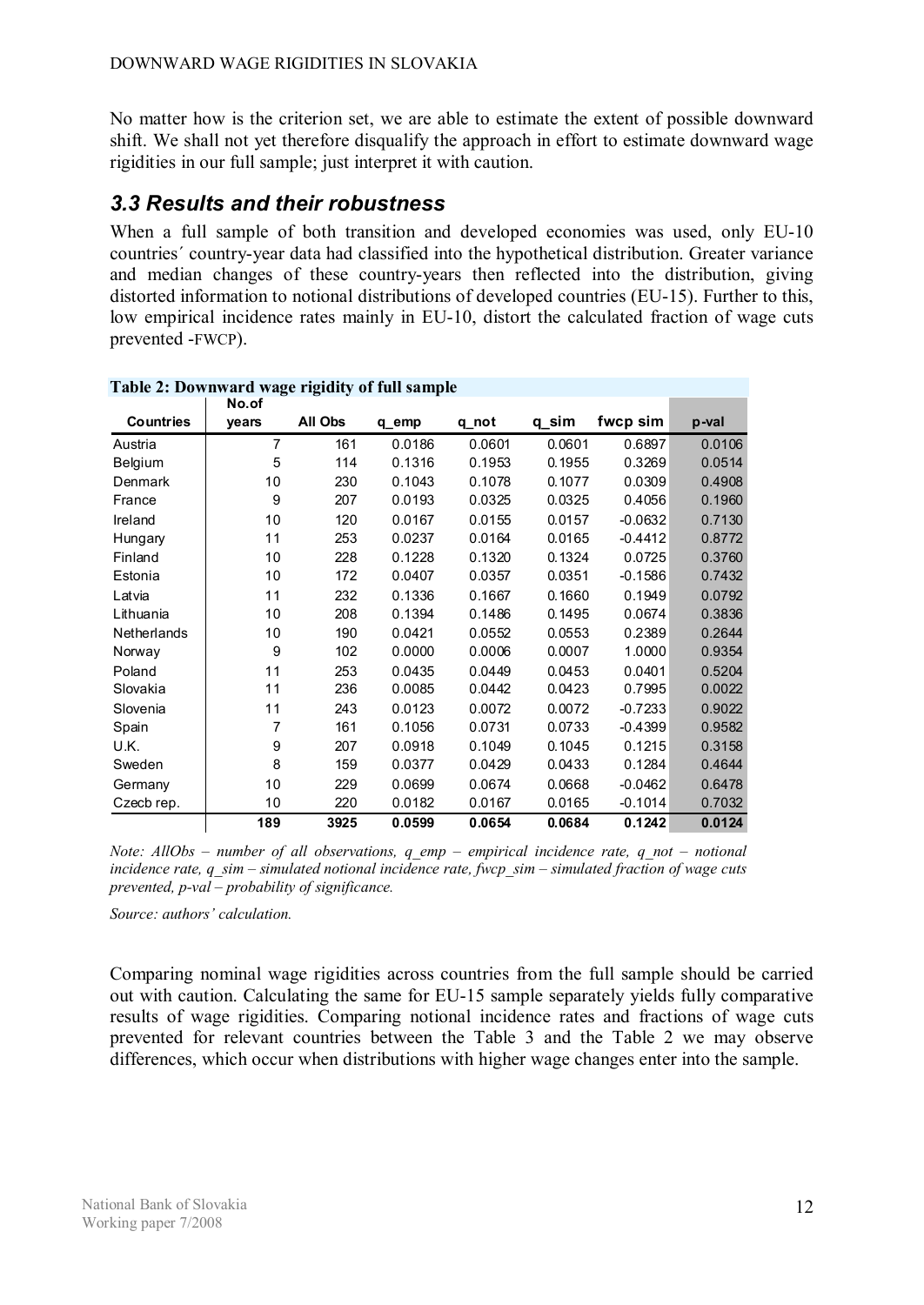|                  | rabie 3. Downward wage rigididly- old EU-13 |         |        |        |        |           |        |  |  |
|------------------|---------------------------------------------|---------|--------|--------|--------|-----------|--------|--|--|
| <b>Countries</b> | No.of<br>Years                              | All Obs | q emp  | q not  | q_sim  | fwcp sim  | p-val  |  |  |
| Austria          | 7                                           | 161     | 0.0186 | 0.0763 | 0.0766 | 0.7567    | 0.0006 |  |  |
| Belgium          | 5                                           | 114     | 0.1316 | 0.2200 | 0.2213 | 0.4053    | 0.0104 |  |  |
| Denmark          | 10                                          | 230     | 0.1043 | 0.1294 | 0.1294 | 0.1937    | 0.1400 |  |  |
| France           | 9                                           | 207     | 0.0193 | 0.0434 | 0.0434 | 0.5547    | 0.0548 |  |  |
| Ireland          | 10                                          | 120     | 0.0167 | 0.0222 | 0.0219 | 0.2386    | 0.5140 |  |  |
| Finland          | 10                                          | 228     | 0.1228 | 0.1550 | 0.1556 | 0.2110    | 0.0964 |  |  |
| Netherlands      | 10                                          | 190     | 0.0421 | 0.0750 | 0.0749 | 0.4375    | 0.0448 |  |  |
| Norway           | 9                                           | 102     | 0.0000 | 0.0017 | 0.0017 | 1.0000    | 0.8378 |  |  |
| Spain            | 7                                           | 161     | 0.1056 | 0.0960 | 0.0963 | $-0.0970$ | 0.7102 |  |  |
| U.K.             | 9                                           | 207     | 0.0918 | 0.1281 | 0.1276 | 0.2805    | 0.0682 |  |  |
| Sweden           | 8                                           | 159     | 0.0377 | 0.0570 | 0.0578 | 0.3474    | 0.1772 |  |  |
| Germany          | 10                                          | 229     | 0.0699 | 0.0841 | 0.0833 | 0.1609    | 0.2614 |  |  |
|                  | 104                                         | 2108    | 0.0674 | 0.0863 | 0.0944 | 0.2863    | 0.0000 |  |  |

**Table 3: Downward wage rigididty- old EU-15** 

Source: authors' calculation.

In standard situation higher FWCP means more rigidity, FWCP approaching zero means more downward wage flexibility. Negative FWCP values are present in situations, where calculated notional incidence rate of wage cuts is lower than measured empirical incidence rate of wage cuts. Such situation may therefore also be considered as wage flexibility. All these findings apply only in case the two incidence rates are significantly distant (p-value) and therefore disturbances are eliminated.

As it arises from (5) in appendix, fraction of wage cuts prevented should be negatively sloped relative to empirical incidence rate. This is true in EU-15 sample, however not so in the full sample (See Figure 6a, 6b).

**Figure 6a, 6b: Empirical incidence rate and FWCP in full sample (left), EU-15 economies and Norway (right).** 



Source: authors' calculation.

Points in the graph 6a do not visually follow the logic of the equation as they do in 6b, because of high insignificance (p-val) of FWCP in EU-10.

Low empirical incidence rate is caused by high median wage change (Table 1). Small number of industries per country-year reflects in discontinuous values of incidence rate with relatively high increments. If incidence rates are close to zero, fraction of wage cuts prevented becomes

National Bank of Slovakia Working paper 7/2008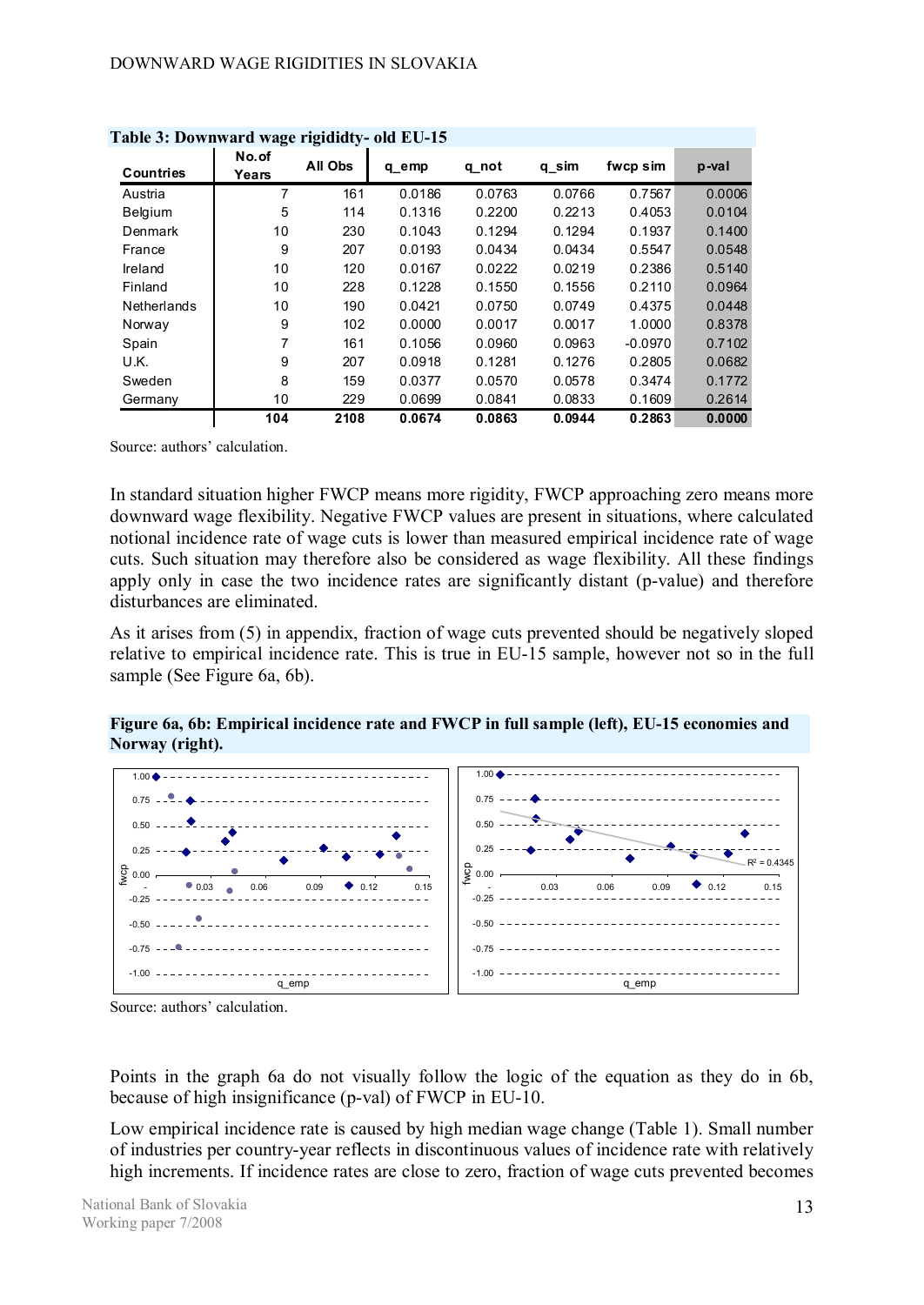extremely sensitive to random disturbances, e.g. between no-wage-cut-recorded situation and one–wage-cut-recorded situation. Consequently, the countries with low aggregate empirical incidence rate tend to be more exposed to sensitivity to random disturbances in individual country-years (prone to distortions) and therefore do yield more variable FWCP values. Resulting FWCP of countries with empirical incidence rate in immediate distance from zero (empirical evidence suggests less than 0.02, which in our data translates to at most 3 overall negative observations) does not testify properly about the wage rigidity. Results on wage rigidity in such countries (Slovakia, Slovenia, Austria, Ireland, Norway) are then difficult to interpret.

Thus we may conclude that if calculating wage rigidity for developed and transition economies together, we face two possible sources of distortion. First, coming from construction of non-rigidity hypothesis of two distinct sets of data and second from too few wage cut observations, which origin partly in higher median wage changes.<sup>12</sup>

### *3.4 Results - interpretation*

From the above reported tables we may confirm some downward nominal wage rigidity (29%) in the EU-15 sample. Based on 5000 simulations, we observe nominal wages being significantly rigid downwards especially in Austria, France, the Netherlands and Belgium, where over 40% of wage cuts are being prevented.<sup>13</sup> For all the other countries of the EU-15 sample we have not found significant wage rigidities, even though we found over 20% downward wage rigidities in U.K. and Finland on 10% significance level. These findings are generally in line with other results from cross-country studies., whose downward nominal wag rigidity estimate of the full sample reaches  $26\%$ .<sup>14</sup>

Results for downward nominal wage rigidities for separate EU-15 sample may be confronted with past evidence of identical approach of Holden and Wulfsberg (2007) and of Dickens et al. (2006).





**Figure 7: Our country results of FWCP compared to country results of Holden and Wulfsberg (2007) and Dickens et al. (2006).** 

Source: authors' calculation.

 $12$  Besides Slovakia and Slovenia, Ireland and Norway may be considered so due to its excess growth relative to EU average in the time observed.

<sup>&</sup>lt;sup>13</sup> We do not consider Norway, where there is no empirical wage cut observed, therefore FWCP is always equal to one no matter all other parameters. Testing however proves the high value of Norwegian FWCP being insignificant.

National Bank of Slovakia <sup>14</sup> They include some extra OECD countries and uses data from longer period further in history (1973-1999).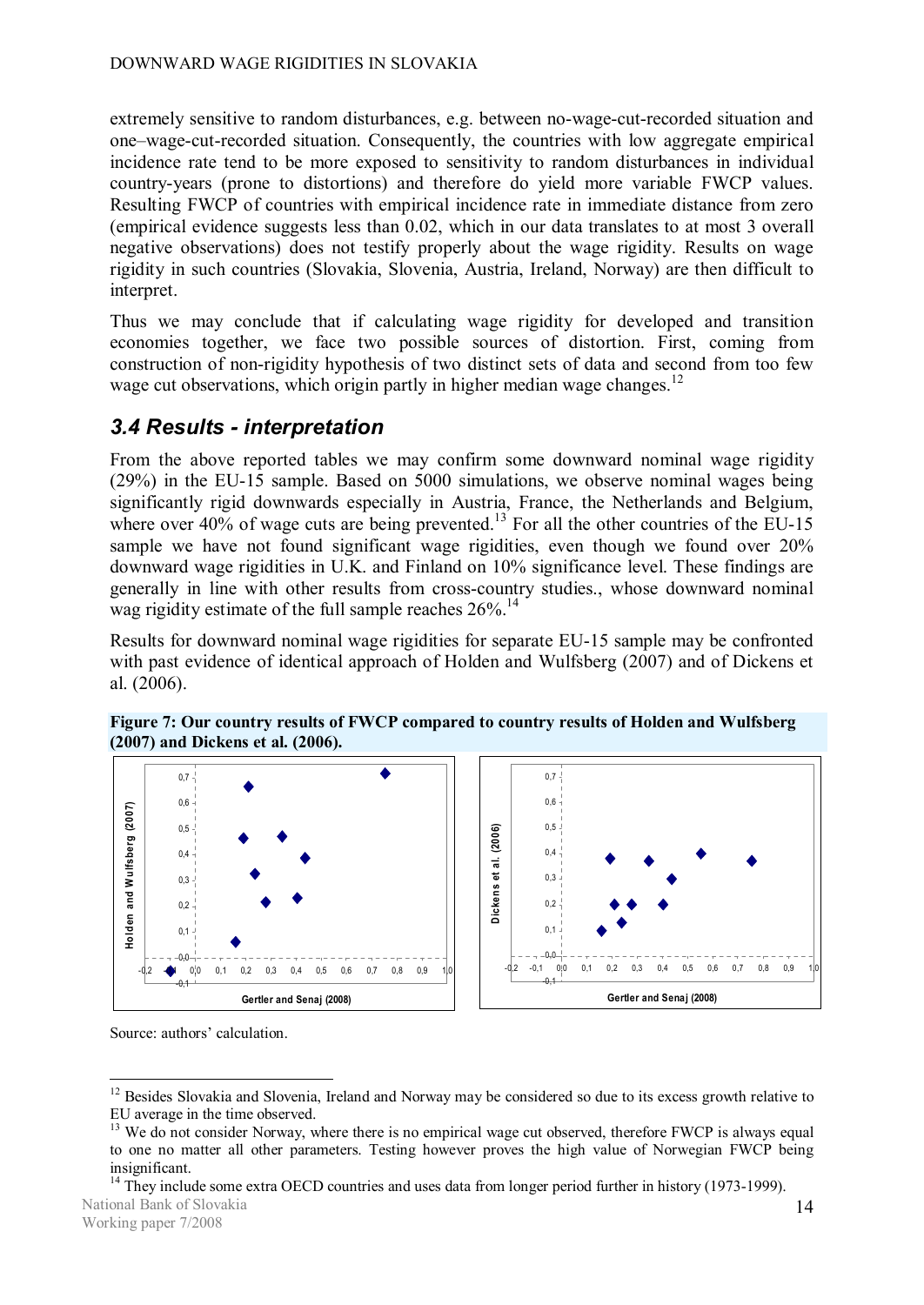For EU-10 countries we may confirm more downward wage flexibility than in EU-15, while most of the significant FWCP values are closer to zero. However, for most of the EU-10 countries in the sample we could not measure any wage rigidities (being insignificant). From the data we have, we cannot conclude for Slovakia. This is because of very few negative observations and therefore being exposed to random disturbances.

The ability to compare downward wage rigidities between old and new EU member states was the supporting idea for choosing the histogram location approach. However, now we see that due to structural differences in our data, any effort to estimate the full sample together leads us to incomplete information.

### *3.5 Reasons for turning to microdata*

We have identified two sources of possible distortion to the output data while applying histogram location approach of Holden and Wulfsberg (2007) on mixed sample of old and new EU member states wage growth data.

The first is an incomparability of resulting FWCP in transition economies and developed economies. It origins in heterogeneity of median wage changes, rates of inflation and in variance of country-year observations in the two subsets. Much of this heterogeneity is absorbed by normalisation, however selection criteria to construct non-rigidity hypothesis inclines to the EU-10 country-years. Notional incidence rates are then shifted downwards and consequently are the extent of wage rigidity upwards.

The second is the deficiency coming from too few observations in partial distributions (country-year). Having only 20 observations (industries) in one country-year may be a source of noise, which may be crucial if empirical incidence rate is too close to zero. This is particularly true in some countries, which makes interpretation of wage rigidity for these countries more complicated.

The last, but not less important is the difficulty in interpreting resulting FWCP. Ideally, we would like to say that some share of wages was prevented from dropping over the year. Since our single observation is an entire industry/sector, we may only say that certain percentage of average sectoral wage cuts over the year was prevented.

Knowing that we lose much of within-sector wage information and being unable to reliably estimate wage flexibility for Slovak republic, we turn our attention to microdata. As individual chained wage data are not available for Slovakia (neither in most of the transition countries), we will use the micro-data on company level. Results of aggregate data will serve as a reference and a useful starting point to compare all the next results with.

# **4. Measuring wage rigidity on the company level**

#### *4.1. Data*

Departing from the findings above, we put the emphasis on the analysis of the company level micro-data. To our knowledge, company level microdata have been used in histogram location approach in two studies so far. In Lebow et. el. (2003) wages are defined as hourly costs of wages and benefits in an establishment. Their data source is the Bureau of Labor Statistics' employment cost index. Likewise, Brzoza-Brzezina and Socha (2007) employed enterprise level data from a survey of medium sized and large enterprises in Poland. Besides other findings, both of these papers provide evidence that the total compensations are less affected by the downward nominal wage rigidity than base wages alone. Since we are using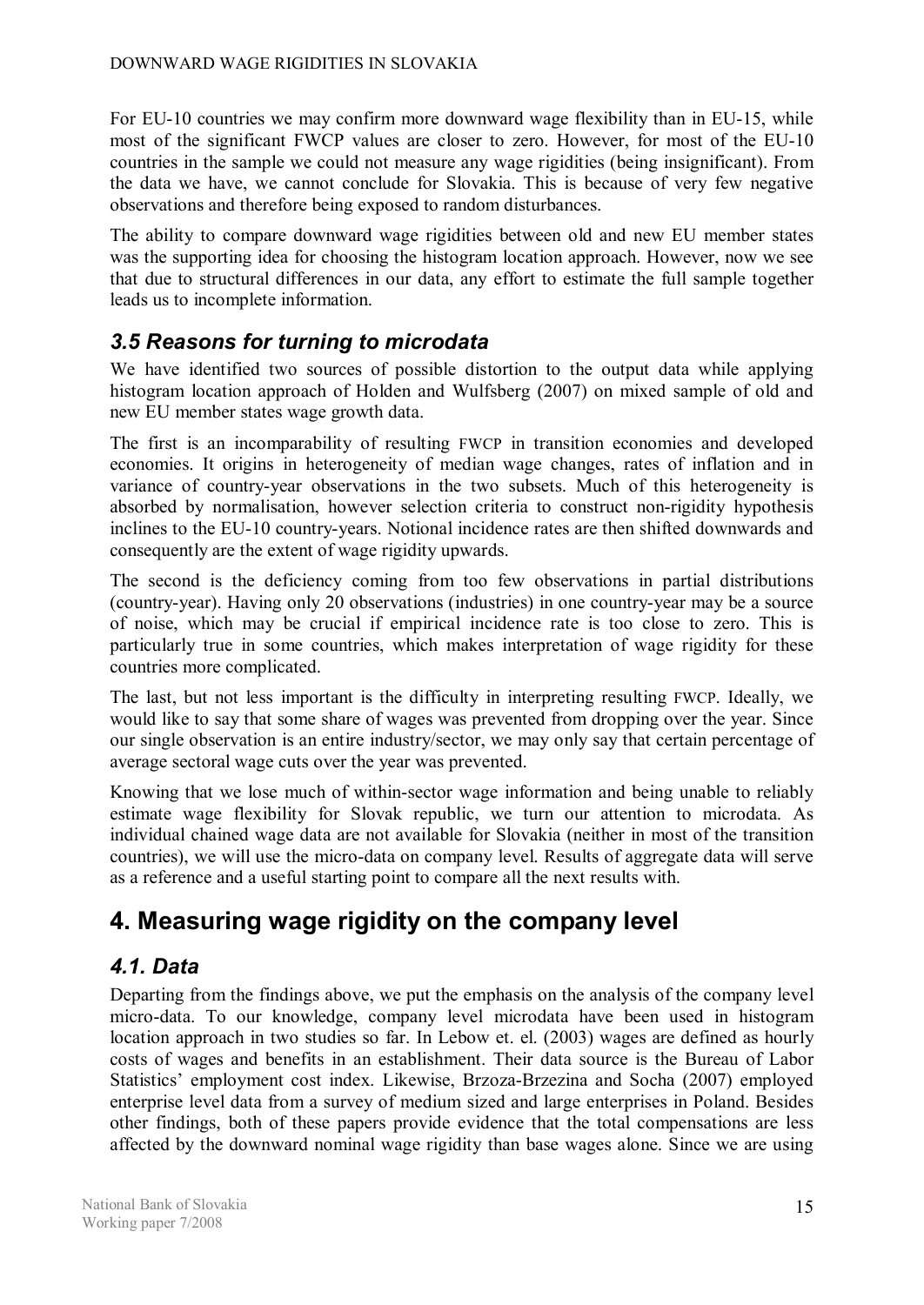similarly compensation-type wage definition, we shall account for larger flexibility from margins of adjustment in flexible components of wage.

We employ similar type of data source as Brzoza-Brzezina and Socha (2007). Since we cannot track individual wages over time in Slovak data we find business surveys conducted annually by the Statistical Office of the SR as the most appropriate data sources for this type of analysis in Slovak environment. Particularly, three surveys<sup>15</sup> were merged in order to obtain as representative sample as possible. We use total compensations in a company. Although small businesses (up to 19 employees) are not fully represented in the database, (this is one of the drawbacks of our data source) medium (from 20 to 99 employees) and large companies (with more than 100 employees) are surveyed exhaustively. The database used covers about half of the employees in the production sector of the economy. The following table compares data for the economy as a whole and the sample used.

| Table 4: Comparison of the data sample and the Slovak economy.         |         |               |          |         |         |         |           |  |  |  |  |
|------------------------------------------------------------------------|---------|---------------|----------|---------|---------|---------|-----------|--|--|--|--|
|                                                                        | 2007    | 2006          | 2005     | 2004    | 2003    | 2002    | 2001      |  |  |  |  |
| data set                                                               |         |               |          |         |         |         |           |  |  |  |  |
| Number of enterprises                                                  | 5498    | 5 4 9 4       | 5039     | 4932    | 5 1 3 8 | 4 904   | 4812      |  |  |  |  |
| Respective number of                                                   |         |               |          |         |         |         |           |  |  |  |  |
| employees                                                              | 834749  | 849 470       | 732 986  | 749790  | 790 487 | 735 650 | 774872    |  |  |  |  |
| slovak economy (production sector)                                     |         |               |          |         |         |         |           |  |  |  |  |
| Number of employees                                                    | 1766541 | 1 7 1 2 7 0 2 | 668 0 34 | 1621704 | 1616513 | 608 622 | 1 607 552 |  |  |  |  |
| Source: Statistical Office of the $SR$ (SO $SR$ ) authors' calculation |         |               |          |         |         |         |           |  |  |  |  |

Source: Statistical Office of the SR, (SO SR), authors' calculation.

We consider both full time and part time employees. The central variable we use is the change of average hourly compensation (in both nominal and real terms) in the company. <sup>16</sup> Further, we filter the database to eliminate an impact of assumed error inputs, which originate mainly from incorrectly filled in questionnaires $17$ .

The dataset covers the period from 2000 to 2007. Due to the methodological changes in the surveys, the years before 2000 are not considered. Selected time period includes years with lower (2.8 %) as well as higher (8.5 %) level of inflation. The difference between highest and lowest inflation rate is almost 5.7 what guarantees that the distributions of changes in compensations are different across the sample.<sup>18</sup> The basic statistical properties of the analyzed data sample are as follows:

<sup>&</sup>lt;sup>15</sup> e.g. Annual questionnaire on business statistics (ROC 1-01), Annual questionnaire in banking and nonbanking financial institutions (PEN P 5-01), Annual questionnaire in insurance (POI P 5-01).

<sup>&</sup>lt;sup>16</sup>  $\Delta wage_{t/t-1} = wage_t / wage_{t-1} - 1$ . For wages we use the definition of compensations, i.e. wages including bonuses and premiums since partial components of wages are not available from this survey. The total amount of wage costs were divided by the total amount of hours worked. Although, both numbers are reported by companies, such definition may lead to measurement errors.

<sup>&</sup>lt;sup>17</sup> Annual change of more than 50% to the level of compensations is considered as incorrect input in any of the two years and such observation is therefore eliminated. Observations with missing values were eliminated, too.

 $18$  Kramarz (2001) claims that wage change distributions in years of high inflation strongly differ from those observed in years of low inflation.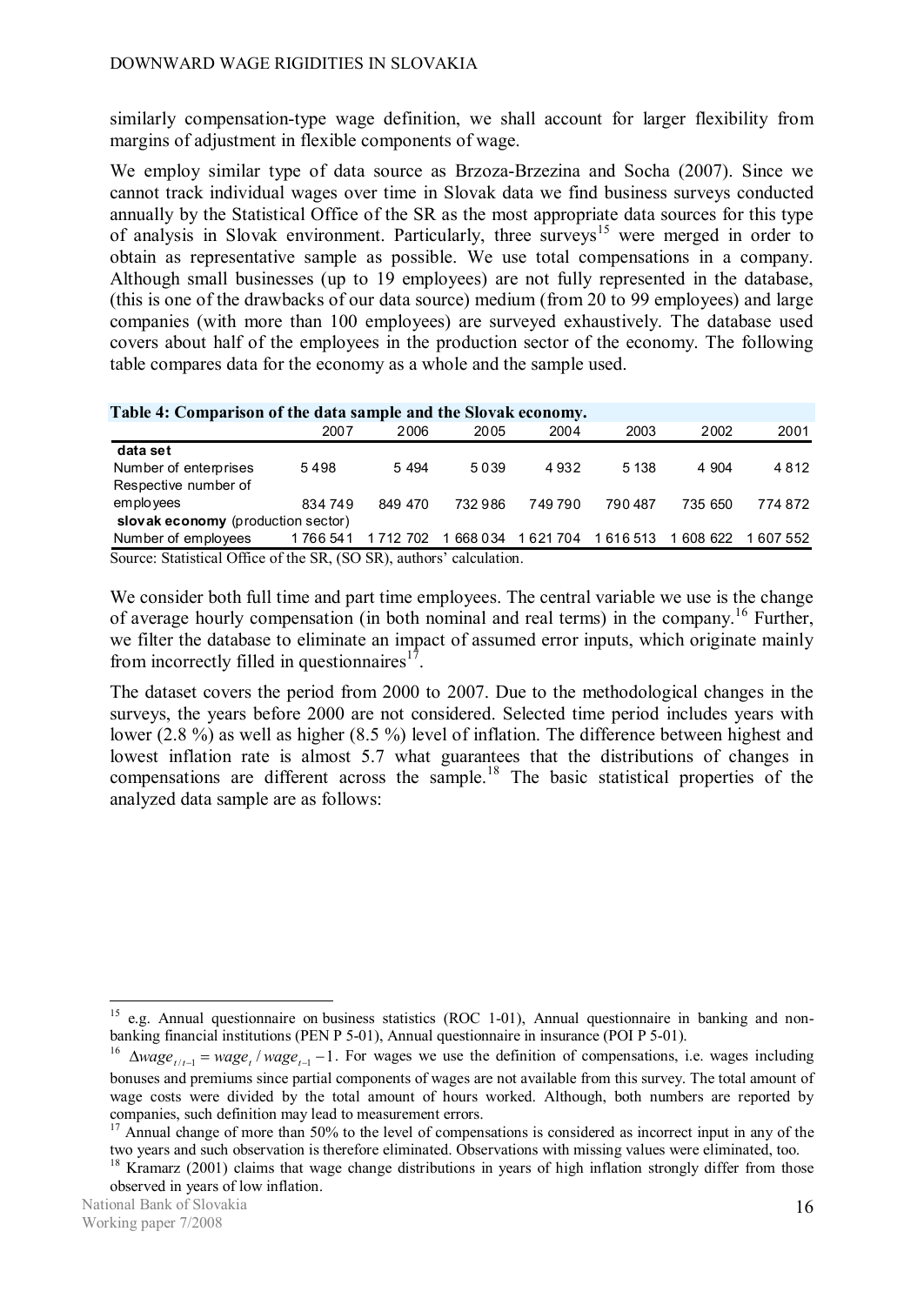| Table 5: Statistical properties of the changes in compensations and basic macro indicators |       |       |       |          |          |       |          |  |
|--------------------------------------------------------------------------------------------|-------|-------|-------|----------|----------|-------|----------|--|
|                                                                                            | 2007  | 2006  | 2005  | 2004     | 2003     | 2002  | 2001     |  |
| Statistics of changes in nominal total compensation                                        |       |       |       |          |          |       |          |  |
| Median                                                                                     | 0.084 | 0.078 | 0.063 | 0.054    | 0.063    | 0.101 | 0.066    |  |
| Mean                                                                                       | 0.084 | 0.078 | 0.063 | 0.062    | 0.060    | 0.101 | 0.066    |  |
| Standard deviation                                                                         | 0.136 | 0.135 | 0.132 | 0.137    | 0.134    | 0.138 | 0.139    |  |
| Statistics of changes in real total compensation                                           |       |       |       |          |          |       |          |  |
| Median                                                                                     | 0.056 | 0.033 | 0.036 | $-0.021$ | $-0.022$ | 0.068 | $-0.007$ |  |
| Mean                                                                                       | 0.056 | 0.033 | 0.036 | $-0.013$ | $-0.025$ | 0.068 | $-0.007$ |  |
| <b>Macro indicators</b>                                                                    |       |       |       |          |          |       |          |  |
| Unemployment rate [%]                                                                      | 11.0  | 13.3  | 16.2  | 18.1     | 17.4     | 18.5  | 19.2     |  |
| Employment growth [%]                                                                      | 2.4   | 3.8   | 2.1   | 0.3      | 1.8      | 0.2   | 1.0      |  |
| Average wage growth [%]                                                                    | 7.2   | 8.0   | 9.2   | 10.2     | 6.3      | 9.3   | 8.2      |  |
| Inflation rate [%]                                                                         | 2.8   | 4.5   | 2.7   | 7.5      | 8.5      | 3.3   | 7.3      |  |

**Table 5: Statistical properties of the changes in compensations and basic macro indicators** 

Source: SO SR, authors' calculation.

An interesting difference between industry and company level data can be seen from Figure 8, which shows the distributions of the annual changes in total compensations. Although Slovak industry level data (used in the previous part) displays hardly any wage cuts during the whole sample, almost 30% of observed companies cut their hourly compensations.<sup>19</sup> Considerable different results compared to sectoral analysis are most likely a mixed effect of above mentioned aggregation issue, flexibility of employers in handling the number of hours worked or by the fact that company level micro-data includes over 60% of other observations than the ones from manufacturing.

Another interesting issue is that despite strong average wage growth of 6 % to 10 % during the years 2000 and 2007, almost 30% of analyzed enterprises cut their hourly compensations in each year. This paradox may be explained by at least the following three reasons. Firstly, changes in the composition of workforce may have changed the average compensation even if the wage rates stayed on the same level. Secondly, changes in the number of hours worked may have modified the average hourly compensation even if hourly wage remained the same. And finally, cutting bonuses in aiming to decrease total costs of the company could also lower total compensations. It has been shown by Babecky et. al (2008), that changes in bonuses, non-pay benefits and slowing down promotions belongs to potential margins used by companies to reduce labor costs. They also present survey results on the particular case of the Czech Republic that 31 % of companies prefer to reduce bonuses, 9 % prefer cheaper hires, 9 % choose early retirements and 50 % of the companies use other labor cost reduction strategy.

<sup>&</sup>lt;sup>19</sup> Blinder and Choi (1990) discovered that the money wage cuts were more common in the US than they had imagined even they analyzed a time period characterized by low unemployment.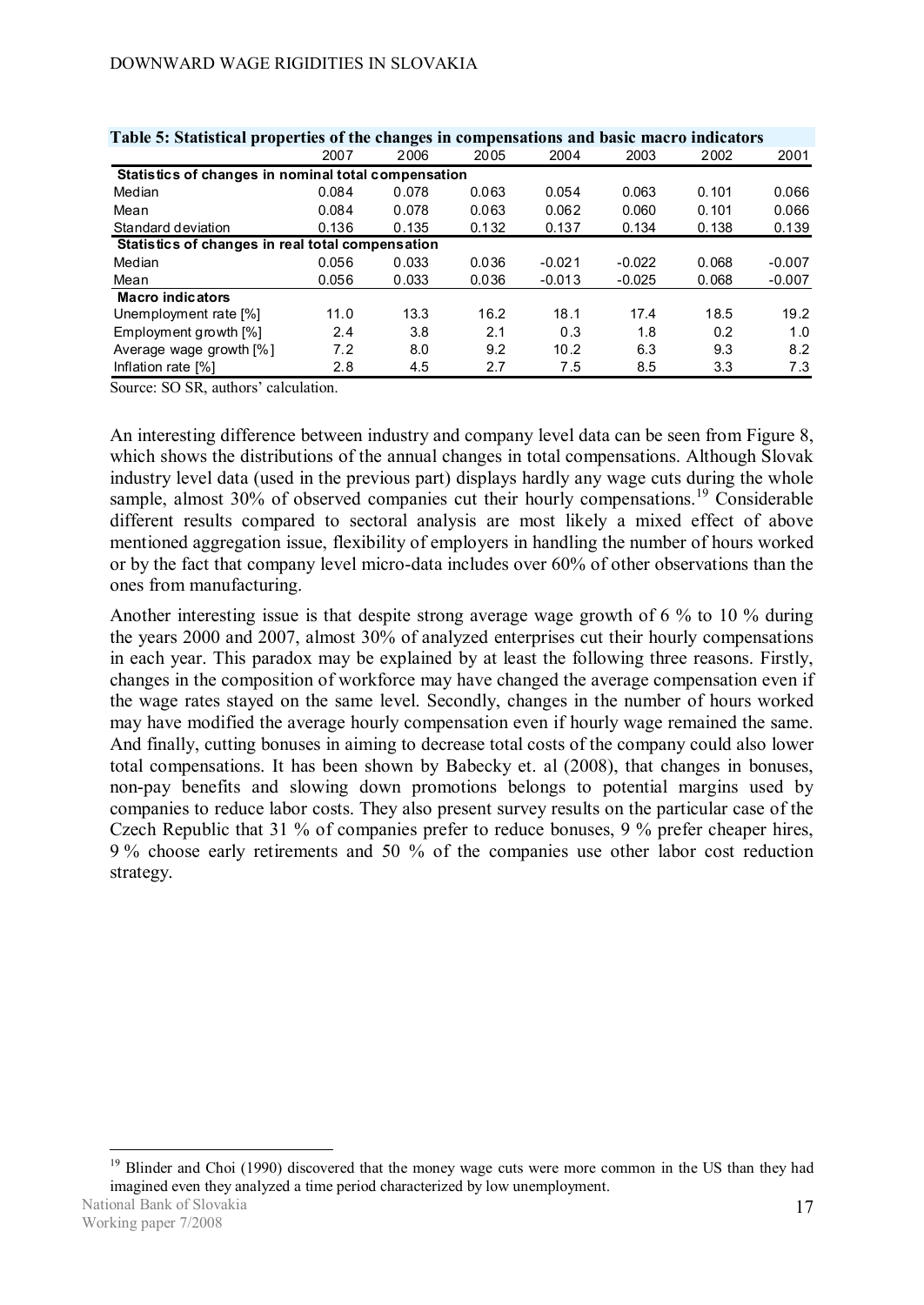

**Figure 8: Distribution of changes of hourly compensations. Kernel vs. normal density functions.** 2007/2006 2006/2005





2003/2002 2002/2001



2001/2000











Source: authors' calculation.

National Bank of Slovakia Working paper 7/2008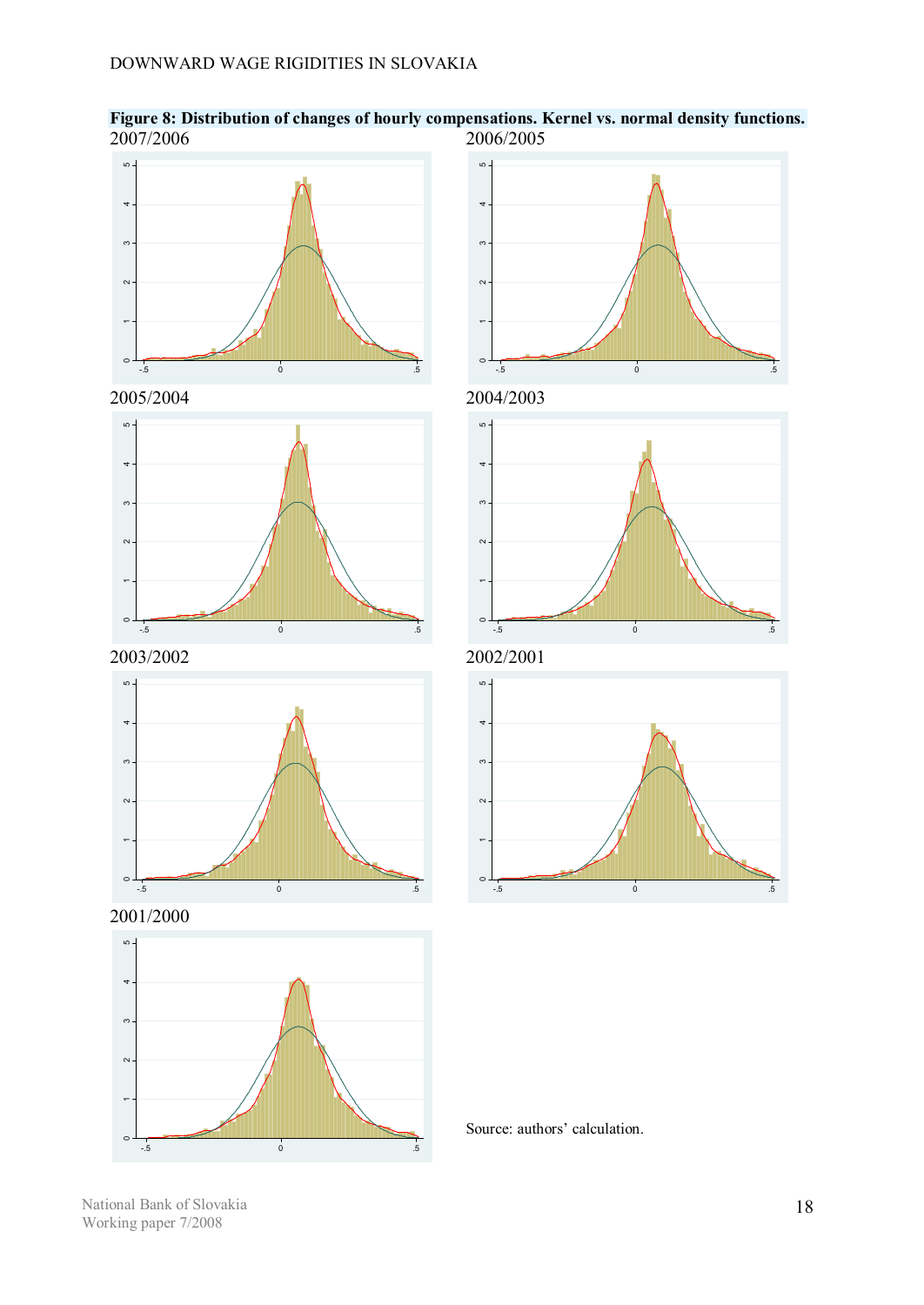### *4.2 Results*

#### **4.2.1 Results for Slovakia**

In order to apply the original approach proposed by Holden and Wulfsberg (2007) to company level data, we slightly modify their method of choosing the hypothetical (underlying) distribution. We also assume no rigidity in the hypothetical distribution, but here we are constrained by shorter time period. The analyzed data sample consists of seven years, thus we pick only one year (instead of bulk of country years as in chapter 3.2) out of our sample with highest median of nominal and real growth of the total hourly compensations. According to our data, there is no doubt for choosing the year  $2002<sup>20</sup>$  Nevertheless, there is still possibility, that wage rigidity was present also in 2002 data. If this is the case, the presented figures stand for the lower bound of the actual extent of rigidity.

An empirical investigation shows interesting results. Table 6 presents the outcomes of analysis of nominal rigidity in total hourly compensations. In the early years of the sample we did not find a presence of rigidity. Notional incidence rate (*q\_not*) significantly exceeds empirical incidence rate only after 2005. Consequently, the fraction of wage cuts prevented rises from about 5 % in 2005 to almost 10 % in 2007. The estimated FWCP are statistically significant. Thus we can conclude that at least 5 % out of those companies, which would cut compensations in the absence of rigidity, are affected by downward nominal wage rigidity (in  $2005$ ).<sup>21</sup> Another important finding is that the degree of rigidity tends to slightly increase in recent years. For the sake of simplicity we calculated shares of the companies affected by nominal rigidity and they are reported in column labeled as nominal wage rigidity (nwr). Nwr ranges from 1.5 % to 2.2 %, which means that at least 1.5 % of companies were affected by wage rigidity in 2005. $^{22}$ 

|           | <b>Lavic v. Indifficiel wage lightly <math>-</math> Slovakia</b> |       |       |       |          |       |           |
|-----------|------------------------------------------------------------------|-------|-------|-------|----------|-------|-----------|
| Years     | All Obs                                                          | q emp | q not | q sim | fwcp sim | nwr   | p-val     |
| 2007/2006 | 5498                                                             | 0.194 | 0.214 | 0.214 | 0.096    | 0.021 | $0.000**$ |
| 2006/2005 | 5494                                                             | 0.207 | 0.229 | 0.229 | 0.094    | 0.022 | $0.000**$ |
| 2005/2004 | 5039                                                             | 0.248 | 0.263 | 0.263 | 0.058    | 0.015 | $0.006**$ |
| 2004/2003 | 4932                                                             | 0.288 | 0.299 | 0.299 | 0.036    | 0.011 | 0.051     |
| 2003/2002 | 5138                                                             | 0.268 | 0.268 | 0.268 | 0.000    | 0.000 | 0.504     |
| 2002/2001 | 4904                                                             | 0.185 |       |       |          |       |           |
| 2001/2000 | 4812                                                             | 0.257 | 0.266 | 0.266 | 0.033    | 0.009 | 0.085     |

\*\*Note: DNWR are statistically significant at 1% level of significance.

*Note: AllObs – number of all observations, q\_emp – empirical incidence rate, q\_not – notional incidence rate, q\_sim – simulated notional incidence rate, fwcp\_sim – simulated fraction of wage cuts prevented, nwr – share of companies affected by nominal rigidity, p-val – p value.*  Source: authors' calculation.

Our results are in line with those reported for Poland. Brzoza-Brzezina and Socha (2007) concluded that the extent of rigidity at the enterprise level was relatively small during the period 1996 – 2005.

 $20$  Further we follow the algorithm described in the Appendix 1.

 $21$  Since the obtained results could be affected by adjustments in the company structure (such as by substituting expensive employees by cheaper ones), Brzoza-Brzezina and Socha (2007) suggest to treat the results as the lower bound of the true DNWR at enterprise level.

 $22$  It is important to stress that the results may be partly influenced by the business cycle. During the period studied, Slovakia recorded strong economic growth (employment growth can be found in Table 5).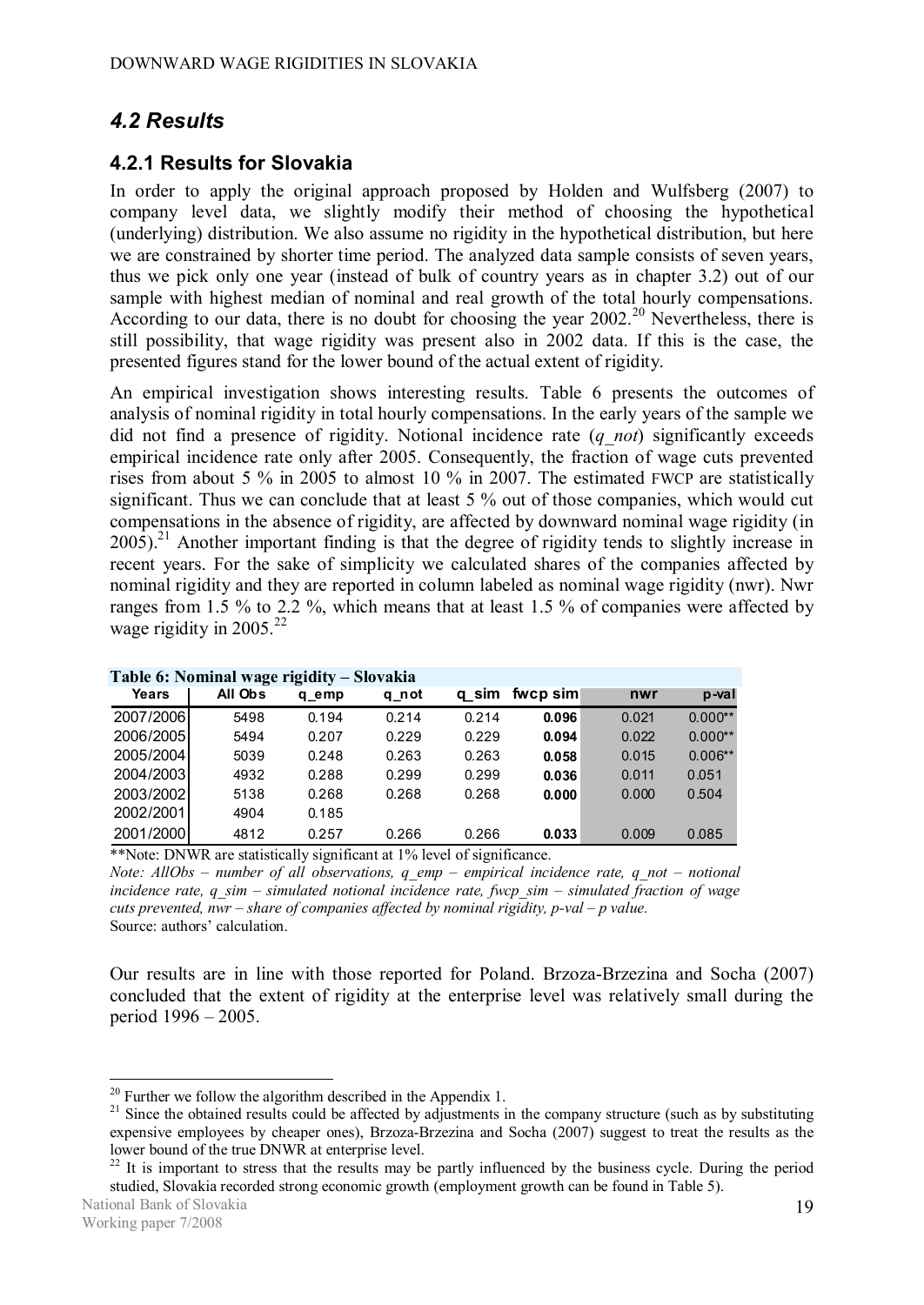An interesting question arises about the impact of detected rigidity in hourly compensations on the labor market, particularly on wage growth (and consequently on inflation). The estimated impact of downward nominal wage rigidity on wage growth is relatively low and can be considered negligible. For instance, in 2006 (FWCP equals to 9.4 %) downward nominal wage rigidity caused additional costs to employers in amount of 296 million Sk (9.8 mil. EUR). If we translate this to annual wage dynamics, this amounts to 0.14 percentage points of the wage growth if compared to fully flexible environment.

Applying the same methodology on inflation adjusted data; the extent of the downward real wage rigidity can be analyzed.

|           | Table 7: Real wage rigidity - Slovakia |       |       |       |          |           |           |
|-----------|----------------------------------------|-------|-------|-------|----------|-----------|-----------|
| Years     | All Obs                                | q emp | q not | q sim | fwcp sim | rwr       | p-val     |
| 2007/2006 | 5498                                   | 0.268 | 0.289 | 0.289 | 0.072    | 0.021     | $0.000**$ |
| 2006/2005 | 5494                                   | 0.347 | 0.371 | 0.371 | 0.063    | 0.024     | $0.001**$ |
| 2005/2004 | 5039                                   | 0.343 | 0.353 | 0.353 | 0.028    | 0.010     | 0.080     |
| 2004/2003 | 4932                                   | 0.584 | 0.578 | 0.578 | $-0.011$ | <b>NA</b> | 0.811     |
| 2003/2002 | 5138                                   | 0.598 | 0.585 | 0.585 | $-0.022$ | <b>NA</b> | 0.969     |
| 2002/2001 | 4904                                   | 0.259 |       |       |          |           |           |
| 2001/2000 | 4812                                   | 0.530 | 0.525 | 0.525 | $-0.008$ | <b>NA</b> | 0.732     |

\*\*Note: DRWR are statistically significant at 1% level of significance.

*Note: AllObs – number of all observations, q\_emp – empirical incidence rate, q\_not – notional incidence rate, q\_sim – simulated notional incidence rate, fwcp\_sim – simulated fraction of wage cuts prevented, rwr – share of companies affected by real rigidity, p-val – p value.*  Source: authors' calculation.

After 5 000 simulations it turns out that real wage changes are affected by real wage rigidity only in the last two years, FWCP grows from 6 % in 2006 to 7 % in 2007. The extent of real rigidity measured as a share of companies affected by real rigidity (column labeled as rwr in Table 7) is almost comparable to the share of companies affected by nominal wage rigidity. It should be noted that applying wide definition of wage (including bonuses) makes it easier for employer to adjust pays in any of the years; therefore level of reported rigidities represents its minimum bound.

#### **4.2.2 Into the attributes**

The overall wage rigidity may not correspond to those in different segments of corporate sector. Next, we therefore measure the degree of rigidity in different subgroups classified by company size and sector of economic activity (according to primary NACE classification). Firstly, we split the sample into two subsamples according to the average annual number of employees in the company. Secondly we aim at rigidities in manufacturing and services.

We distinguish between small and large companies. Small companies are those, which have up to 40 employees. On the other hand, large companies have at least 90 employees. Thresholds 40 and 90 employees were set in order to split the sample into three subsamples with similar number of observations. Table 8 reports the results. Since we did not find statistically significant presence of rigidity we can conclude that small employers can better adjust wage costs according to their needs. On the other hand, we found significant nominal wage rigidities in larger companies in most of the years of the period studied (from 2004 up to 2007).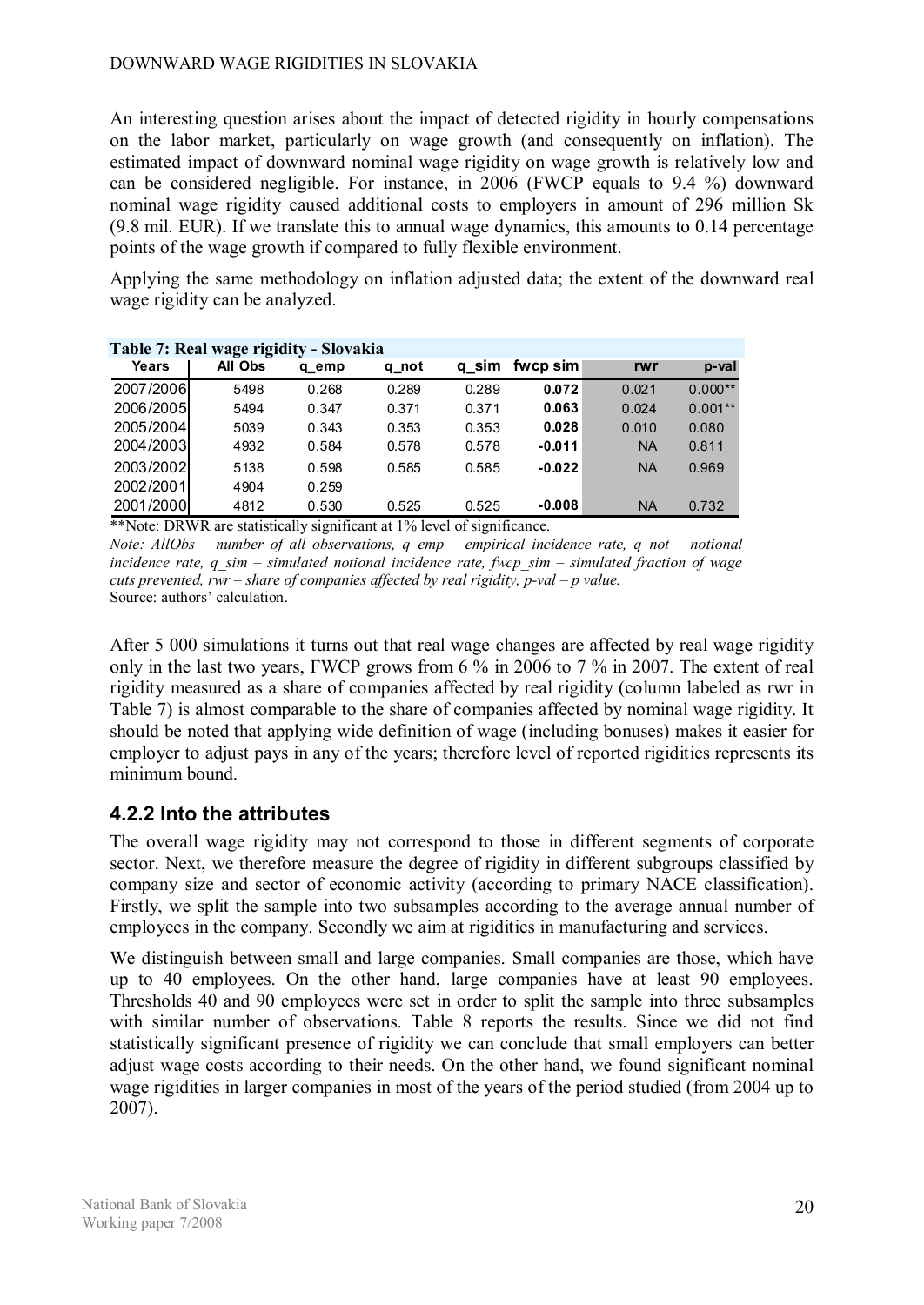| Table 0. Tommar wage rightly according to size of the company |          |                   |       |                     |       |           |  |  |  |
|---------------------------------------------------------------|----------|-------------------|-------|---------------------|-------|-----------|--|--|--|
|                                                               |          | Small (<40 empl.) |       | Large $(>90$ empl.) |       |           |  |  |  |
| Years                                                         | fwcp sim | nwr               | p-val | fwcp sim            | nwr   | p-val     |  |  |  |
| 2007/2006                                                     | 0.037    | 0.009             | 0.181 | 0.152               | 0.025 | $0.003**$ |  |  |  |
| 2006/2005                                                     | 0.038    | 0.010             | 0.167 | 0.150               | 0.029 | $0.001**$ |  |  |  |
| 2005/2004                                                     | 0.004    | 0.001             | 0.467 | 0.129               | 0.030 | $0.003**$ |  |  |  |
| 2004/2003                                                     | 0.007    | 0.002             | 0.434 | 0.077               | 0.021 | $0.031*$  |  |  |  |
| 2003/2002                                                     | $-0.055$ | <b>NA</b>         | 0.944 | 0.014               | 0.003 | 0.391     |  |  |  |
| 2002/2001                                                     |          |                   |       |                     |       |           |  |  |  |
| 2001/2000                                                     | $-0.021$ | <b>NA</b>         | 0.730 | 0.115               | 0.022 | $0.011*$  |  |  |  |

### **Table 8: Nominal wage rigidity according to size of the company**

Source: authors' calculation.

\*\* (\*) Note: DRWR are statistically significant at 1% (5 %) level of significance.

Note: fwcp\_sim – simulated fraction of wage cuts prevented, nwr – share of companies affected by nominal rigidity, p-val – p value.

Further, we divided the sample according to economic activity. Here we report the results only for manufacturing and service (Table 9). It turns out that companies in the service sector can better adjust wage costs according to their needs, whereas manufacturing seems to be more rigid in wage formation.

| raoic 21 Frommar wage rightly according in manufacturing and services |          |                      |           |                 |           |          |  |  |
|-----------------------------------------------------------------------|----------|----------------------|-----------|-----------------|-----------|----------|--|--|
|                                                                       |          | <b>Manufacturing</b> |           | <b>Services</b> |           |          |  |  |
| Years                                                                 | fwcp sim | nwr                  | p-val     | fwcp sim        | nwr       | p-val    |  |  |
| 2007/2006                                                             | 0.092    | 0.018                | $0.023*$  | 0.072           | 0.020     | $0.027*$ |  |  |
| 2006/2005                                                             | 0.171    | 0.035                | $0.000**$ | 0.009           | 0.002     | 0.419    |  |  |
| 2005/2004                                                             | 0.073    | 0.017                | $0.041*$  | 0.021           | 0.007     | 0.284    |  |  |
| 2004/2003                                                             | 0.042    | 0.012                | 0.135     | $-0.002$        | <b>NA</b> | 0.527    |  |  |
| 2003/2002                                                             | 0.015    | 0.003                | 0.374     | $-0.040$        | <b>NA</b> | 0.872    |  |  |
| 2002/2001                                                             |          |                      |           |                 |           |          |  |  |
| 2001/2000                                                             | $-0.013$ | <b>NA</b>            | 0.630     | 0.023           | 0.007     | 0.289    |  |  |

| Table 9:: Nominal wage rigidity according in manufacturing and services |  |  |  |  |
|-------------------------------------------------------------------------|--|--|--|--|
|-------------------------------------------------------------------------|--|--|--|--|

Source: authors' calculation.

\*\* (\*) Note: DRWR are statistically significant at 1% (5 %) level of significance.

Note: fwcp\_sim – simulated fraction of wage cuts prevented, nwr – share of companies affected by nominal rigidity,  $p$ -val –  $p$  value.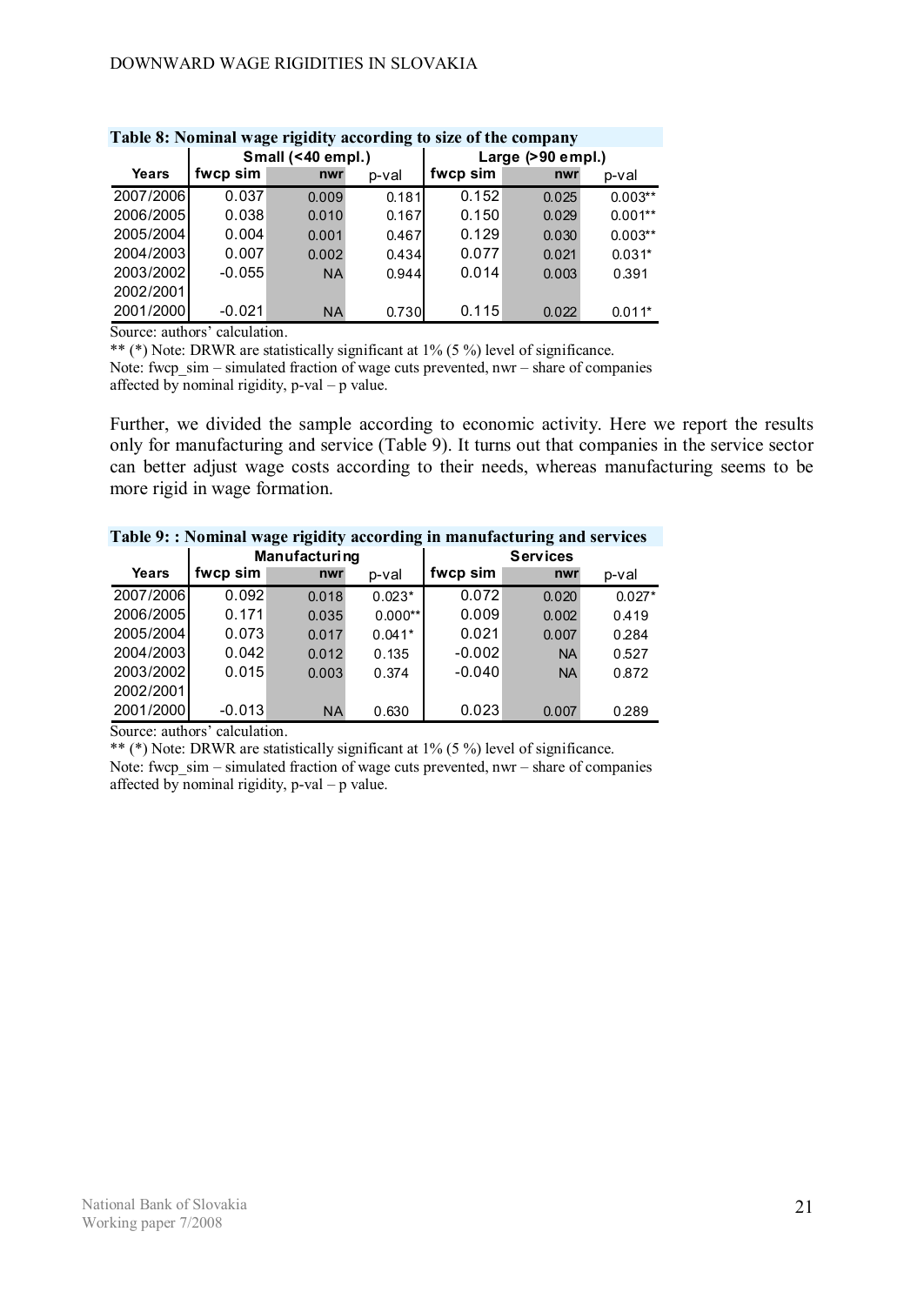# **5. Conclusions**

Having reproduced a histogram location approach on the industrial level, we may conclude as follows:

From the accessible data of recent years, it is relevant to use histogram location approach and thus search for downward nominal wage rigidities in EU-15 and in EU-10 countries separately. Unification of all observations into one full sample (of EU-15 and EU-10 countries) may be a subject to distortion originating in specific features of data in the two subgroups. Extent of distortion however may be quantified and therefore interpretation of unified sample is possible with caution.

Nominal wages are rigid downward especially in Austria, France, Belgium and the Netherlands with wage cuts prevented in excess of 40%. For all the other countries of the EU-15 sample we have not found significant wage rigidities, even though we found over 20% downward wage rigidities in U.K. and Finland. These findings are generally in line with other results from cross-country studies. Further it suggests that decreasing trend of downward nominal wage rigidities in time identified in Holden and Wulfsberg (2007) experienced its bottom point in the 1990s´ while since trending upwards again.

Nominal wages in new EU member states are relatively flexible all across the countries we have included in the sample. In case of Slovakia and Slovenia however, final result cannot be drawn. Having too few negative observations in the sample, there is higher sensitivity to random disturbances, which makes such results difficult to interpret.

In the second part of the paper we employ histogram location approach on company level data in Slovakia. The modification of this paper is the adoption of the methodology proposed by Holden and Wulfsberg (2007) to a company level data. The data sample we used covers hourly compensations in the time period between 2000 and 2007. The estimated extent of both nominal and real rigidity following the methodology used is relatively small. Conclusion that total compensations are rather flexible supports the decision of euro adoption in 2009.

We have identified and measured nominal wage rigidity only in the second part of the observed period (2005-2007). Although the methodology allows us to estimate lower bound of wage rigidity, based on estimated figures we can conclude that downward wage rigidity is small in the Slovak Republic. The computed share of companies affected by nominal wage rigidity ranges from 1.5 % in 2005 to 2.2 % in 2006 As a result, companies paid almost 300 million Sk (estimated number) more due to nominal wage rigidities in 2007. In macroeconomic sense this makes additional 0.14 percentage point of wage growth, which is a negligible effect. According to the methodology used, the extent of real wage rigidity is comparable with the degree of nominal wage rigidity and ranges between 2,1 % and 2,4 %.

Detailed analysis shows that small companies can better adjust wage costs according to their needs. On the other hand, we found significant nominal wage rigidities in larger companies in most of the years in the period studied. We can also conclude that companies in the service sector can better adjust wage costs according to their needs whereas manufacturing seems to be more rigid in wage formation.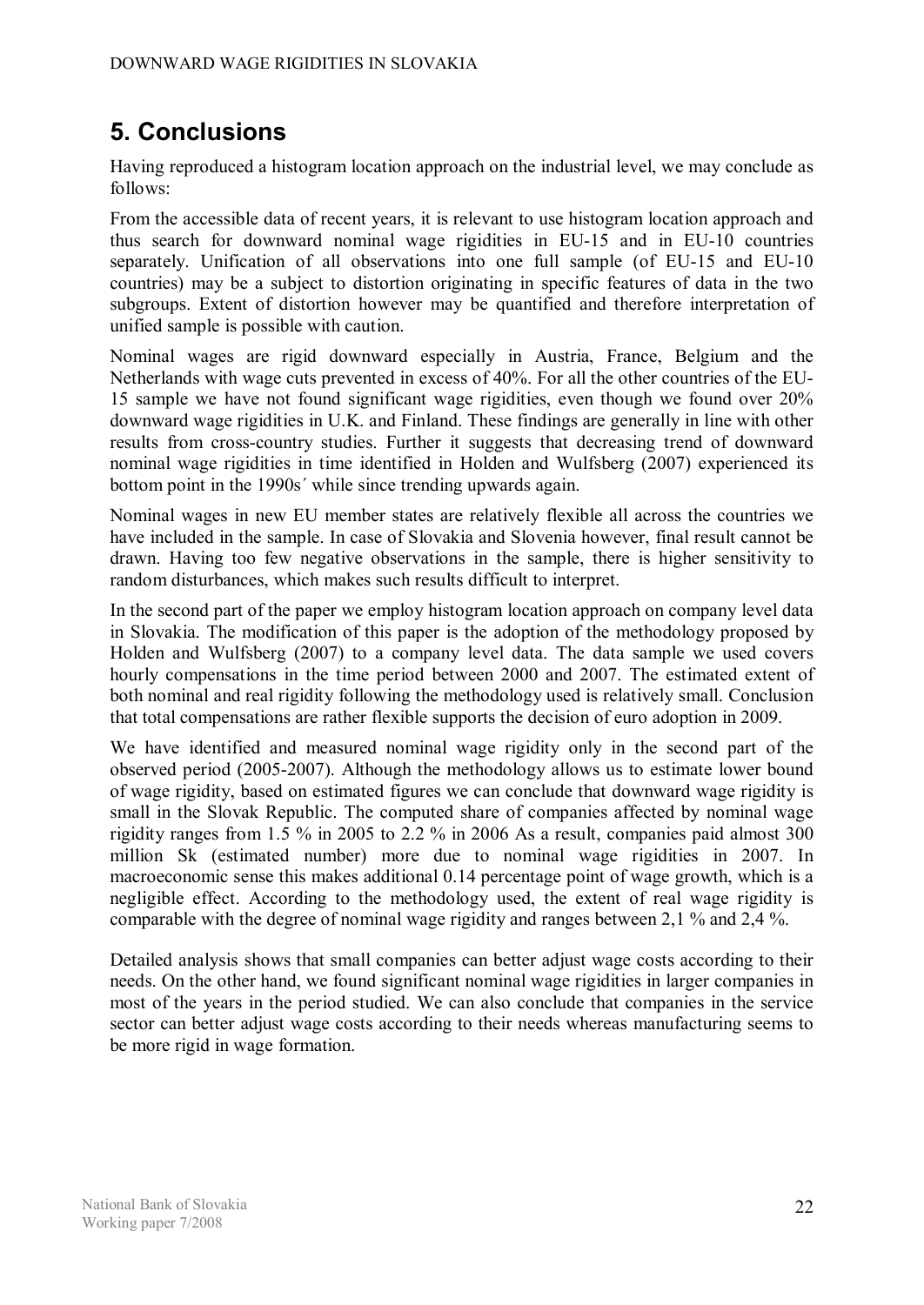# **6. References**

Babecký, J. (2008): Aggregate Wage Flexibility in New EU Member States. Czech Economic Review, 37(2), pp.123–145.

Babecký, J., Du Caju, P., Kosma, D., Lawless, M., Messina, J. and Rõõm, T. (2008): Downward Wage Rigidity and Alternative Margins of Adjustment: Survey Evidence from European Firms. Paper presented at the ECB WDN Conference, Frankfurt am Main, June 2008..

Bauer, T., Bonin, H. and Sunde, U.(2004): Real and Nominal Wage Rigidities and the Rate of Inflation: Evidence from West German Microdata, CEPR Discussion Papers 4271.

Blanchflower, D. G., and Oswald, A. J.(1990): The Wage Curve, NBER Working Paper no. 3181.

Blinder, A. and Choi, D.: (1990): A Shared Evidence on Theories of Wage Stickiness. Quarterly Journal of Economics, MIT Press, vol. 105(4).

Brzoza-Brzezina, M. and Socha, J. (2007): Downward Nominal Wage Rigidity in Poland. National Bank of Poland Working Paper no. 41.

Camba-Mendez G., Garcia J.A., Palenzuela D.A. (2003). Relevant economic issues con-cerning the optimal rate of inflation. Background Studies for the ecb's Evaluation of its Monetary Policy Strategy, ECB.

Card, D. and Hyslop, D. (1997). Does Inflation Grease the Wheels of the Labor Market? In C. Romer and D. Romer (Eds.), Reducing Inflation: Motivation and Strategy (pp. 71–121) University of Chicago Press.

Christofides, L.N., and Leung, M.T. (2003): Nominal Wage Rigidity in Contract Data: A Parametric Approach, Economica, London School of Economics and Political Science, vol. 70(280), pages 619- 638.

Dessy, O., (2004): Nominal wage flexibility and institutions: preliminary micro-evidence from the Europanel, Departemental Working Papers 2004-17, Department of Economics University of Milan, Italy.

Dickens et al. (2006): How wages change : micro evidence from the International Wage Flexibility Project. NBB Working Paper no.96.

Elsby, M. (2006). Evaluating the Economic Significance of Downward Nominal Wage Rigidity. NBER Working Paper no.12611.

Faruqui, U. A. (2000): Employment Effects Of Nominal-Wage Rigidity: An Examination Using Wage-Settlements Data. Working Paper 2000-14. Bank of Canada.

Fares, J. and Lemieux, T. (2000): Downward Nominal-Wage Rigidity:A Critical Assessment and SomeNew Evidence for Canada.

Fehr, E. and Götte, L., (2004): Do Workers Work More When Wages Are High? Evidence from a Randomized Field Experiment, IZA Discussion Papers 1002, Institute for the Study of Labor (IZA)

Friedman, M. (1977): Nobel Lecture: Inflation and Unemployment. Journal of Political Economy. Vol.85, no.3, p.451-472.

Groshen, E. L. and Schweitzer, M. E. (1997): Identifying Inflation's Grease and Sand Effects in the Labor Market," NBER Working Papers 6061.

Holden, S. and Wulfsberg, F. (2007): Downward Nominal Wage Rigidity in the OECD. ECB Working Paper Series No 777.

Huitfeldt, H. (2001): Unemployment labour market programmes and wage determination: Evidence from the Czech and Slovak Republics, Working Paper Series no.2001:1, University of Uppsala, 2001.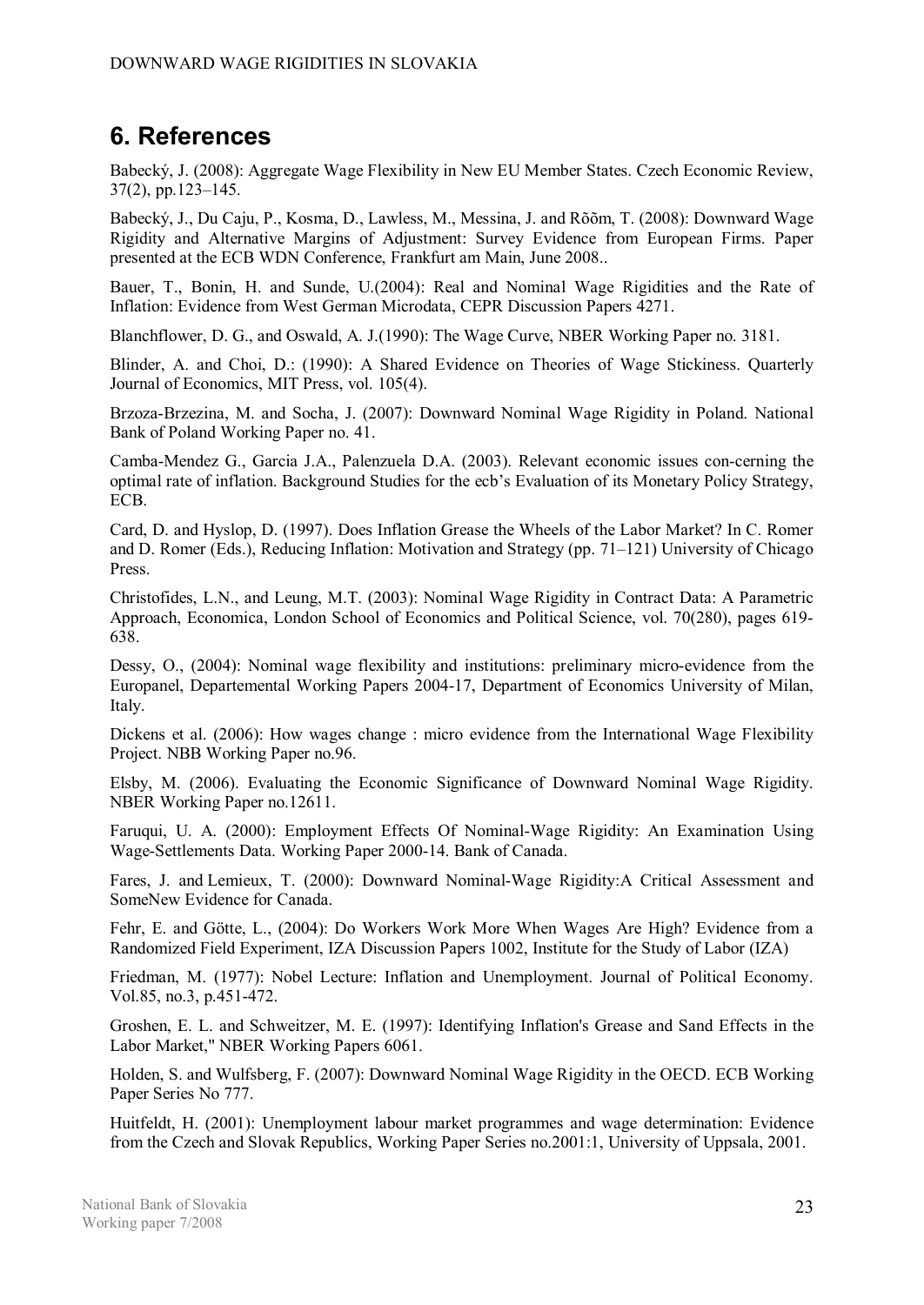#### DOWNWARD WAGE RIGIDITIES IN SLOVAKIA

Kahn, S. (1997): Evidence of nominal wage stickiness from microdata. American Economic Review 87 (5).

Knoppik, Ch. and Beissinger, T. (2005): Downward Nominal Wage Rigidity in Europe: An Analysis of European Micro Data from the ECHP 1994-2001," IZA Discussion Papers 1492.

Kramarz, F. (2001): Rigid wages: what have we learnt from microeconometric studies?, in J. Drèze, Advances in macroeconomic theory (Palgrave, Great Britain), chapter 10, 194-216.

Lebow, D.E., D.J. Stockton, and W.L. Wascher. (1995): Inflation, Nominal Wage Rigidity, and the Efficiency of Labour Markets. U.S. Board of Governors of the Federal Reserve System, Finance and Economics Discussion Series No. 95–45.

Lebow, D.E., Saks, R.E. and Wilson, B.A. (2003): Downward Nominal Wage Rigidity: Evidence from the Employment Cost Index. *Advances in Macroeconomics*: Vol. 3 : Iss. 1.

Nickell, Stephen; Quintini, G. (2003): Nominal Wage Rigidity and the Rate of Inflation. Economic Journal 113, no. 490, pp. 762-781.

Tobin, J.(1972): Inflation and Unemployment. American Economic Review. Vol.66, no.4, p.699-708.

Yamaguchi, S. (2005): Wage Flexibility in Turbulent Times: A Practitioner's Guide, IMF Working Papers 05/134, International Monetary Fund.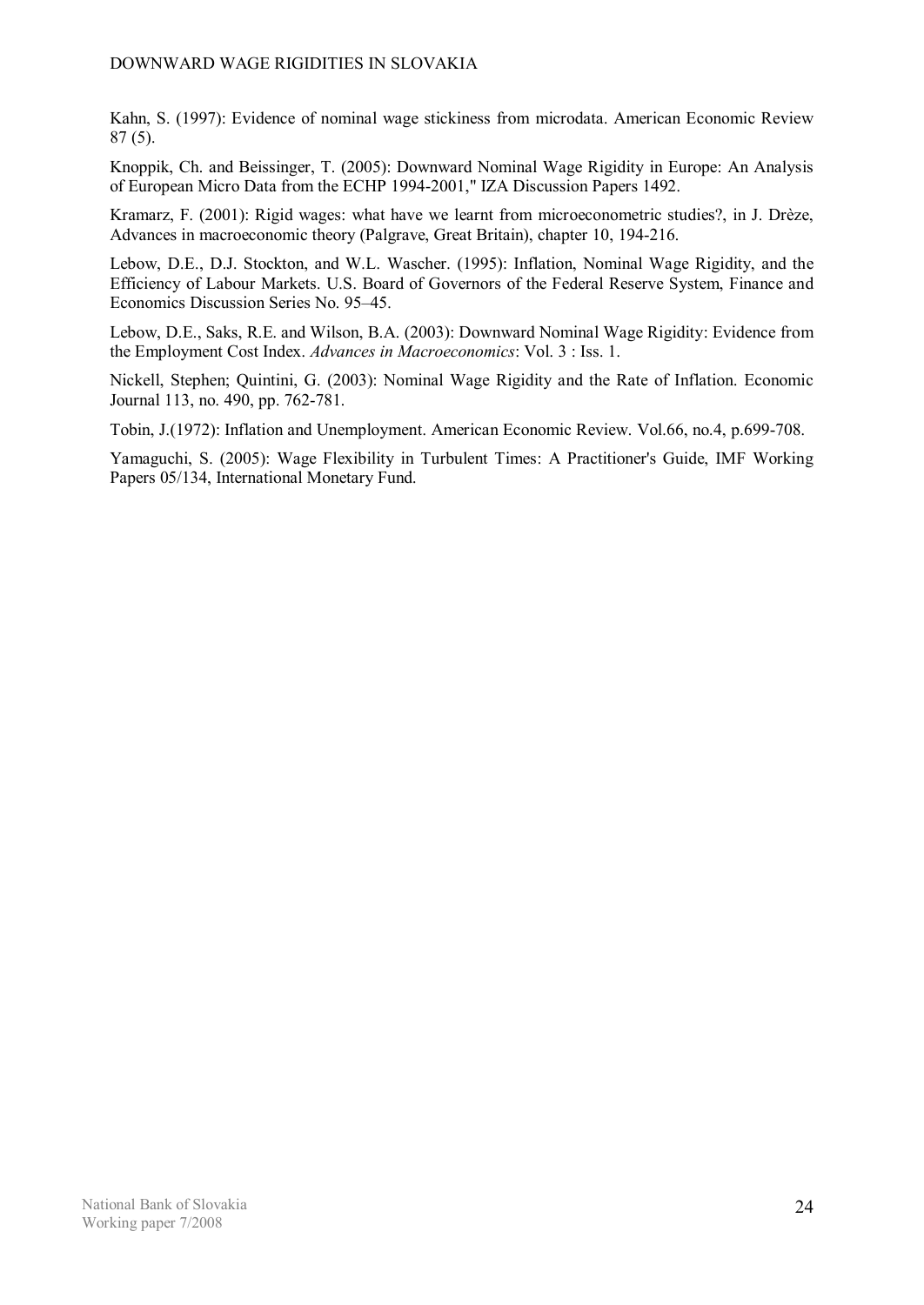### **7. Appendix**

#### *Construction of the notional distribution and measurement of the downward wage rigidity*

In this part we briefly introduce the methodology which helps us to identify measure and test the extent of prevented wage cuts. Detailed description can be found in Holden and Wulfsberg (2007).

The main assumption of this approach is that absence of rigidity is present in some country  $years<sup>23</sup>$  in the sample. Thus the first task is to choose those country years which represents the environment where wage rigidity doesn't bind. We decided to pick those with the highest nominal and real median wage growth within the sample. Selected wage change distributions are normalized by subtracting the corresponding medians and dividing by standard deviations (1). The resulting wage change distribution is called the hypothetical distribution and can be described in the following mathematical notation:

$$
\Delta w^{hyp} = \left(\frac{\Delta w_{jit} - med_{it}}{\sigma_{it}}\right),\tag{1}
$$

where index *j* stands for industry or firm, *i* is a symbol of the country and *t* denotes year.

The hypothetical distribution is used to construct the notional distribution for each country year which represents the hypothesis of no rigidity. Therefore we multiply the common hypothetical distribution by corresponding standard error and then we add the country year median (2). The notional wage changes distribution is the constructed as follows:

$$
\Delta w_{it}^{not} = \Delta w^{hyp} * \sigma_{it} + med_{it}.
$$
 (2)

 $23$  Note: We use the term country year. However, in the part 4.2 it stands for one year as we focus only on Slovakia.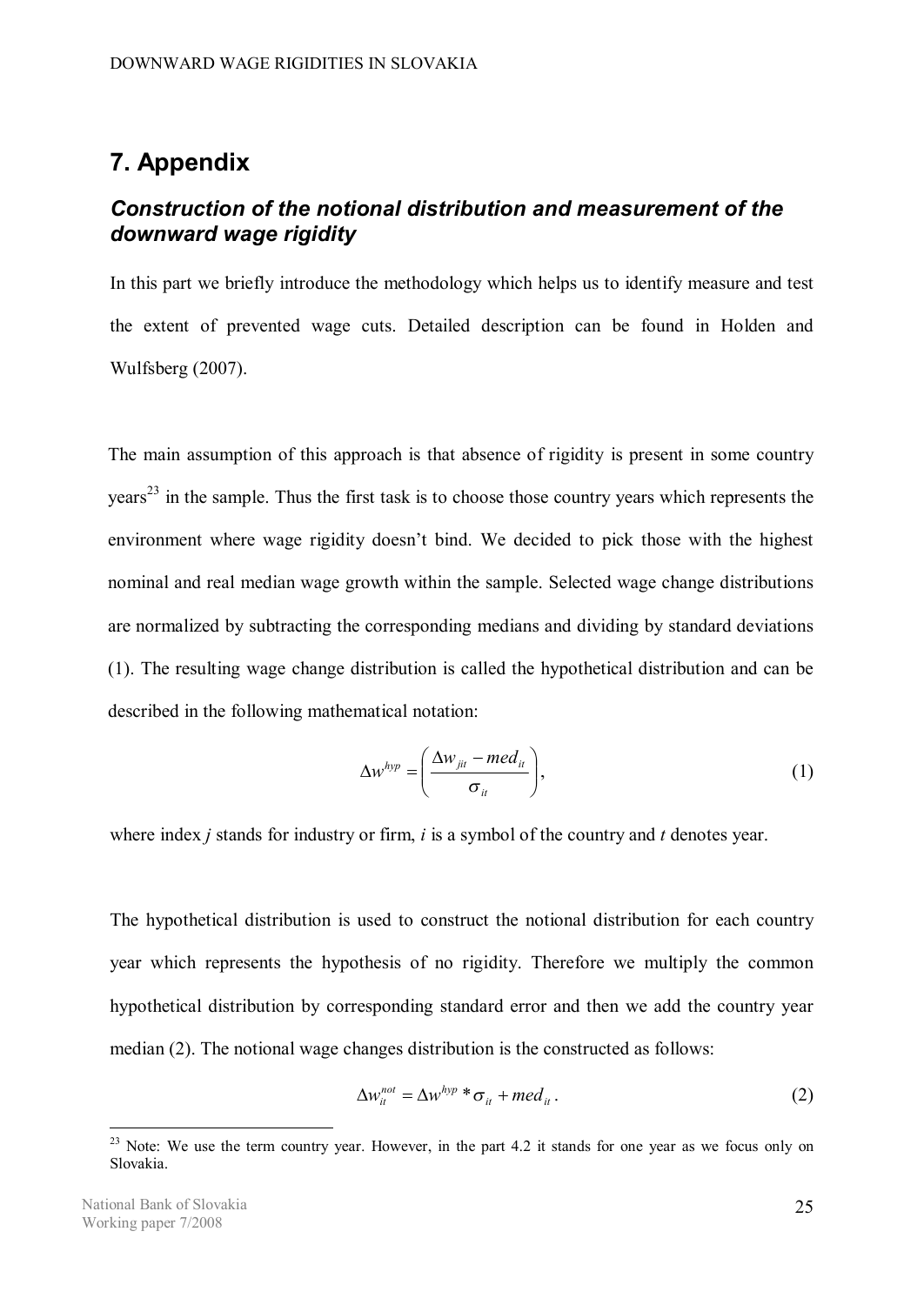The notional incidence rate is a share of the number of industries/firms that are supposed to cut wages (according to notional assumption of no rigidity) to the total number of firms.

$$
q_{it} \t not = \frac{\#(\Delta w_{it}^{not} < 0)}{\#\Delta w_{it}^{not}}.
$$
\n(3)

The empirical incidence rate is computed similarly:

$$
q_{it} \_emp = \frac{\#(\Delta w_{it}^{emp} < 0)}{\#\Delta w_{it}^{emp}}.\tag{4}
$$

The extent of rigidity is measured by a comparison of the amount of negative empirical and notional wage changes, represented by the incidence rates. Thus we are interested in the FWCP index:

$$
FWCP_{\_}not = 1 - \frac{q_{it\_-}emp}{q_{it\_-}not}.
$$
\n<sup>(5)</sup>

FWCP reflects the share of industries/firms which didn't realize the wage cut thought they were supposed to cut wages to the total number of industries/firms supposed to cut wages in the no rigidity environment.

#### Testing for significance

In order to test the significance of computed shares of the industries/firms affected by wage rigidity we conduct the following test/procedure. The null hypothesis is that the extent of wage rigidity is statistically insignificant (no rigidity in wages).

We employ the test to examine the significance of rigidity procedure in part 3.3 for every country and for the whole sample and in part 4.2 for every year.